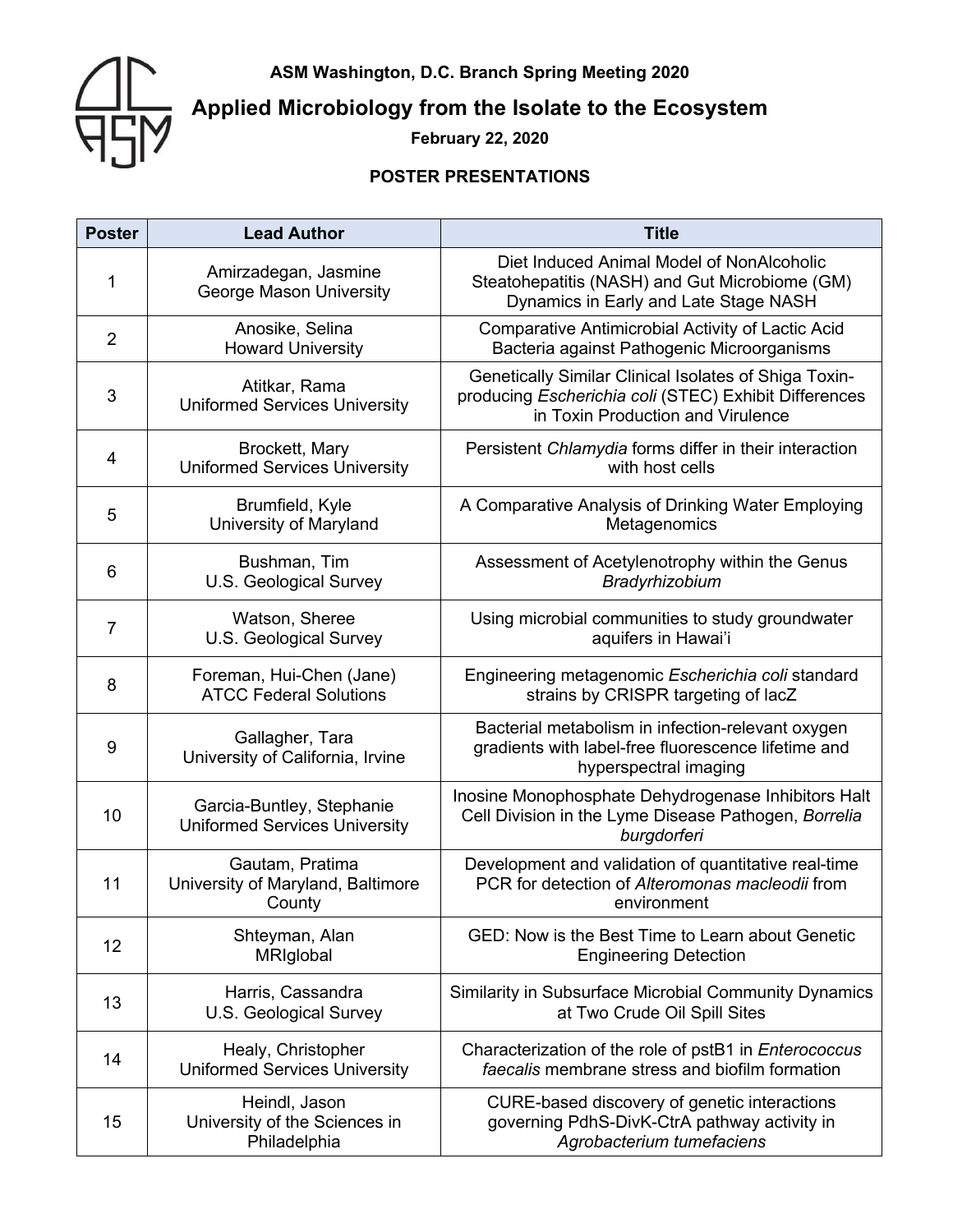| <b>Poster</b> | <b>Lead Author</b>                                                                               | <b>Title</b>                                                                                                                             |
|---------------|--------------------------------------------------------------------------------------------------|------------------------------------------------------------------------------------------------------------------------------------------|
| 16            | Hyde, Josephine<br><b>Connecticut Agricultural Experiment</b><br><b>Station</b>                  | Investigating the potential for host selection in the<br>establishment of the microbiota among multiple axenic<br>mosquito species.      |
| 17            | Tkavc, Rok<br><b>Uniformed Services University</b>                                               | Sulforaphane as an Adjunctive Epigenetic Therapy for<br>Gonorrhea and Chlamydia                                                          |
| 18            | Joglekar, Prasanna<br>University of Delaware                                                     | Characterization of lysogenic bacteriophages in<br>soybean nodulating bradyrhizobia genomes                                              |
| 19            | Kashani, Mitra<br>U.S. Geological Survey, George<br><b>Mason University</b>                      | Assessing the Impacts of Oil and Gas Wastewater<br>Dumping in the Permian Basin on Soil Microbial<br>Communities                         |
| 20            | Keady, Mia<br>George Mason University,<br>Smithsonian Center for<br><b>Conservation Genomics</b> | Characterizing the Zoo-Managed Elephant Gut<br>Microbiome                                                                                |
| 21            | Leonard, Heidi<br>National Institute of Standards and<br>Technology                              | "Microbi-omics" of the NIST Dish to Measure a Model<br>Sourdough Community                                                               |
| 22            | Meisel, Jacquelyn<br>University of Maryland, College Park                                        | Exploring metagenomic assembly graphs to identify<br>novel microbial variants contributing to human and<br>environmental health          |
| 23            | Paskey, Adrian<br>Uniformed Services University,<br>Leidos                                       | Novel insights for biosurveillance of bat-borne viruses                                                                                  |
| 24            | Patil, Digvijay<br>Georgetown University Medical<br>Center                                       | Crosstalk between prokaryotic replication initiation and<br>acidic phospholipids.                                                        |
| 25            | Patterson, Michael<br><b>Quantitative Scientific Solutions</b>                                   | Cool Science Sans Lab Coat (Suit Coat Likely<br>Necessary)                                                                               |
| 26            | Rouchon, Candace<br><b>Uniformed Services University</b>                                         | A Suppressor Mutation of Eep-Mediated Lysozyme<br>Resistance Leads to Permanent Alterations of the<br>Enterococcus faecalis Cell Surface |
| 27            | Schreiber, Zachary<br>University of Delaware                                                     | Making sense of unclassified viral proteins through<br>ORF network analysis                                                              |
| 28            | Sharaf, Hazem<br>Virginia Tech                                                                   | Novel field-based interactions between soybean and<br>symbiotic root nodule bacteria                                                     |
| 29            | Stacy, Apollo<br>National Institute of Allergy and<br><b>Infectious Diseases</b>                 | Infection-elicited microbiota enhances colonization<br>resistance                                                                        |
| 30            | Nora Hamovit<br>University of Maryland, College Park                                             | Understanding Methane Oxidation in Freshwater<br><b>Mineral Wetlands</b>                                                                 |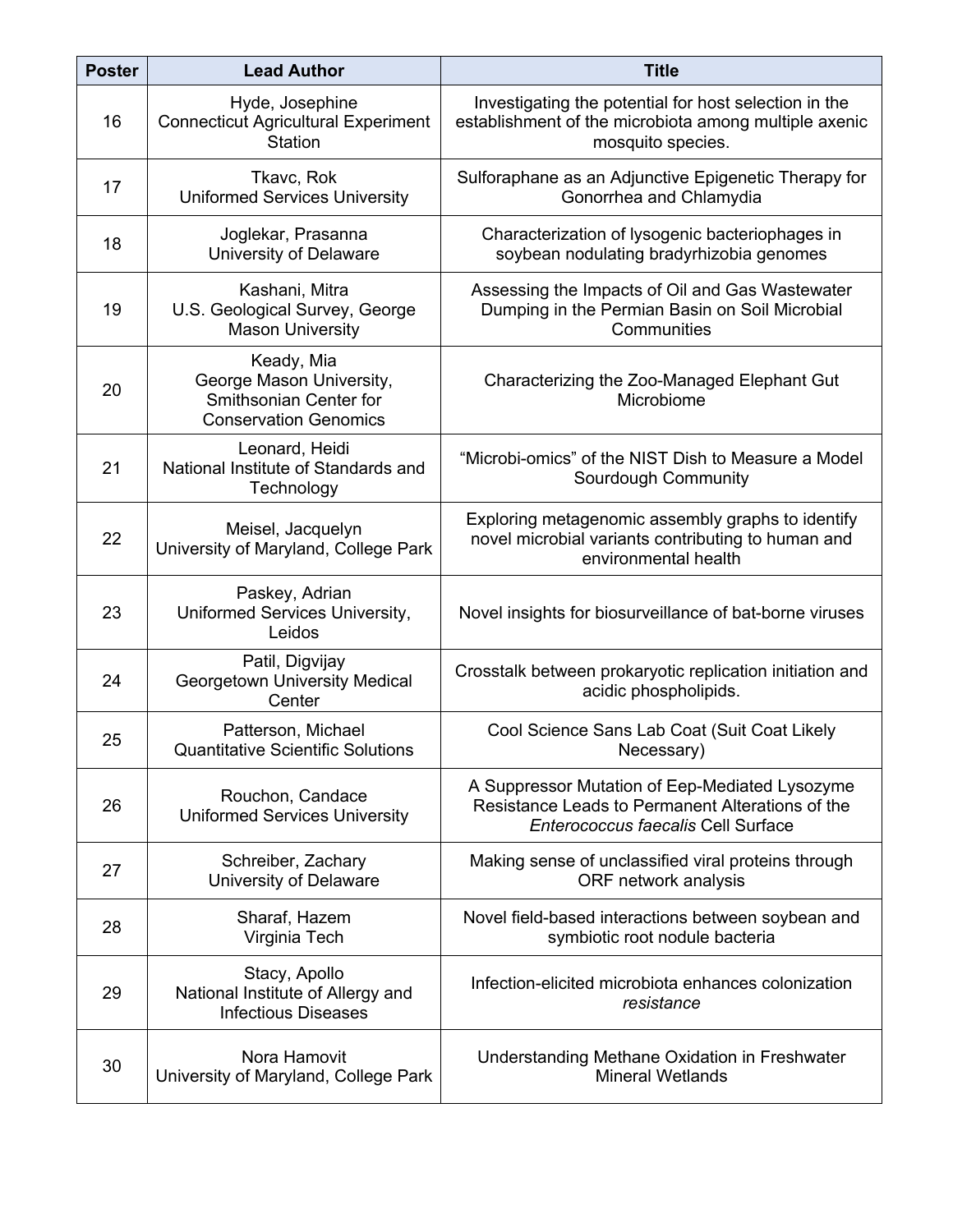# **Diet Induced Animal Model of Non-Alcoholic Fatty Liver Disease (NAFLD) and Gut Microbiome (GM) Dynamics in Early and Late Stage NAFLD**

Jasmine Amirzadegan<sup>1</sup>, Patrick M. Gillevet<sup>1</sup>, Masoumeh Sikaroodi<sup>1</sup>, Swati S. Dalmet<sup>1</sup>, Jonathon Marioneaux<sup>2</sup>, Ekaterina Smirnova<sup>3</sup>, Arun J. Sanyal<sup>2,3</sup>, and Rebecca Caffrey<sup>2</sup>

<sup>1</sup>George Mason University MicroBiome Analysis Center

<sup>2</sup>Sanyal Biotechnology

<sup>3</sup>Virginia Commonwealth University

Background: Host diet modulates bacteria and associated metabolism, thus GM dynamics. High fat and sugar (western) diets (WDSW) may alter bacterial relative abundances (RA), inducing GM dysbiosis, suggesting NAFLD progression and severity. Differential RA (DRA) identifies increased *Clostridiales* and decreased *Lactobacillales*, in the large intestine, bacterial fiber fermentation and liver-associated metabolite production site. GM dysbiosis reflects four NAFLD stages: steatosis, steatohepatitis, fibrosis, and cirrhosis. Hypothesis: WDSW fed DIAMOND™ murine models (DM), known to induce NAFLD progression, shift GM DRA compared to controls fed chow diets and normal water (CDNW). Methods: DM fed WDSW/CDNW were sacrificed at 8/16/24/32 weeks, recapitulating NAFLD stages. 16S rRNA from cecum, colon, fecal pellet, ileum, and jejunum were MultiTag Sequenced. Computationally: Ribosomal Database Project v11 classified bacterial family RA, Phylogenetic Investigation of Communities by Reconstruction of Unobserved States predicted metabolic RA, and Linear discriminant analysis Effect Size identified DRA. Results: Bacterial DRA identified 43 of 122 families, often in cecum and colon. Metabolic RA remained static suggesting system robustness. *Clostidiales* DRA increased in WDSW cecum samples at 08 weeks (*Syntrophomonadaceae*) and 32 weeks (*Ruminococcaceae*, *Peptostreptococceae*, *Natranaerovirga*, *Lachnospiraceae*, *Heliobacteriaceae*, *Clostridiaceae4*). The 24 week WDSW cecum and colon GM was similar to the CDNW GM. In the jejunum, only WDSW samples increased DRA. *Lactobacillales (Carnobacteriaceae)* DRA increased in CDNW cecum and colon at 32 weeks. Conclusions: WDSW bacterial DRA associates with early and late stage NAFLD. Supervised classification and correlation network modelling will investigate intermediate stages and bacteria-metabolite associations. Results indicate GM oscillates consistently with NAFLD progression.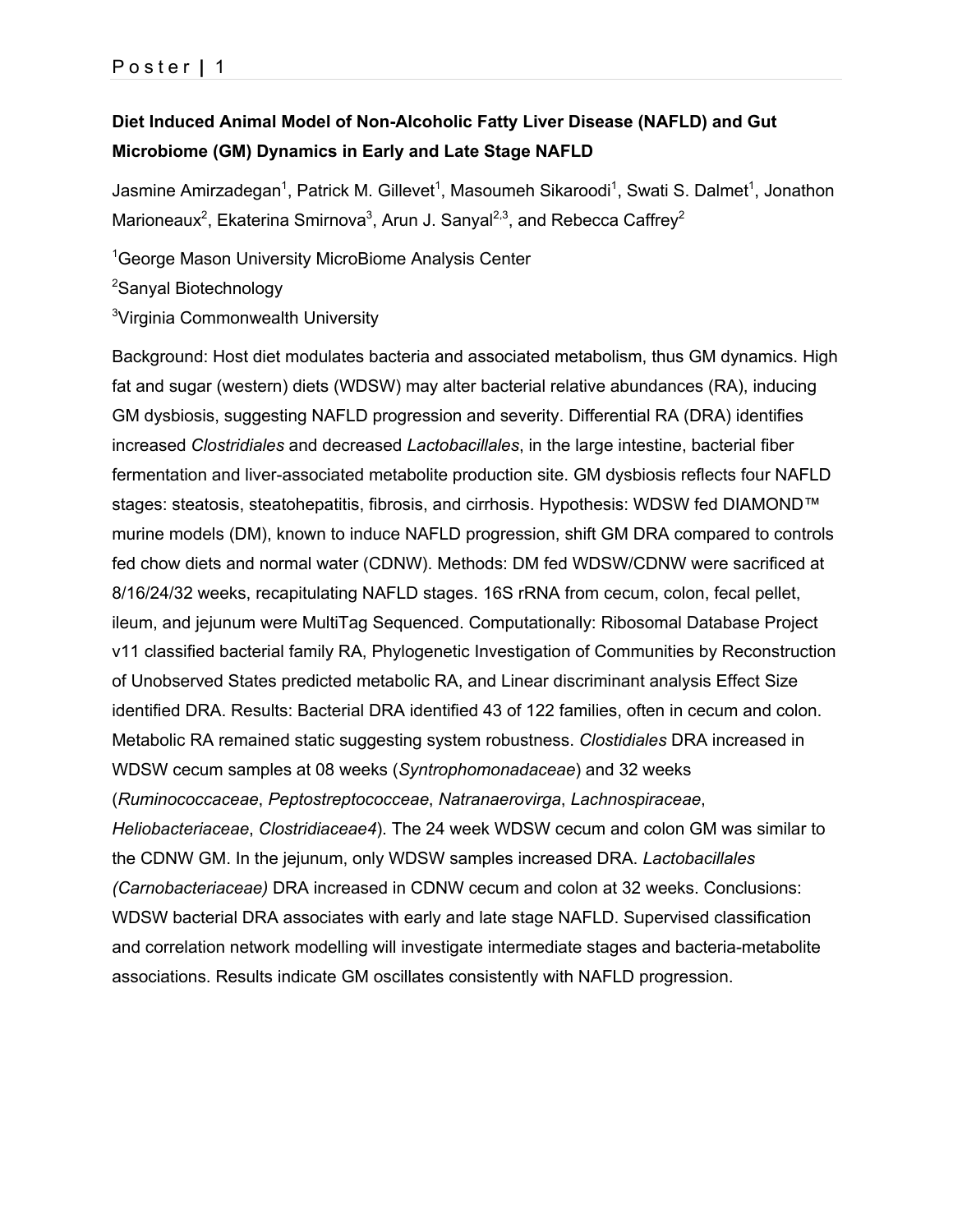# **Comparative Antimicrobial Activity of Lactic Acid Bacteria against Pathogenic Microorganisms**

Selina Anosike and Broderick Eribo Howard University, Washington, D.C.

There has currently been continued interest in bacteriocins from an applied perspective as bacteriocins have potentials to be used for natural bio-preservation. Microbial spoilage is a great threat to the safety of the food we consume causing problems such as unpleasant smell, adverse change in taste and bad appearance. Infectious diseases are caused by resistant pathogenic microorganisms which are accountable for increased rate of morbidity and mortality. Nine lactic acid bacteria (LAB) strains previously isolated from yoghurt and cheese were tested against food spoilage and pathogenic microorganisms by disk diffusion method and subjected to comparative analyses. All LAB isolates produced antimicrobial compounds indicating either a clear inhibition zone, turbid zones or both kinds of zones against all twelve indicator strains made up *of Pseudomonas spp.*, *Proteus spp*., *Micrococcus luteus*, *Serratia marcescens*, *Enterococcus spp*., *Streptocccus spp*., *Acinetobacter baumanni*, *Salmonella typhimurium, Klebsiella pneumoniae*. All LAB isolates inhibited a high percentage of the indicator strains showing varying activity with 41% for *Proteus spp*., 35% for *Micrococcus luteus*, 26% for *Salmonella typhimurium*, 25% for *Pseudomonas spp.* and 16% for *Acinetobacter baumanni*, the zone of inhibition for all indicator strains ranged from (11-41mm). Four of the LAB strains 2A, 3A, AS and CE1 were recorded to show the highest inhibitory properties producing high zone of inhibition on the indicator strains. The results show the potential application of the LAB isolates as bio-preservative.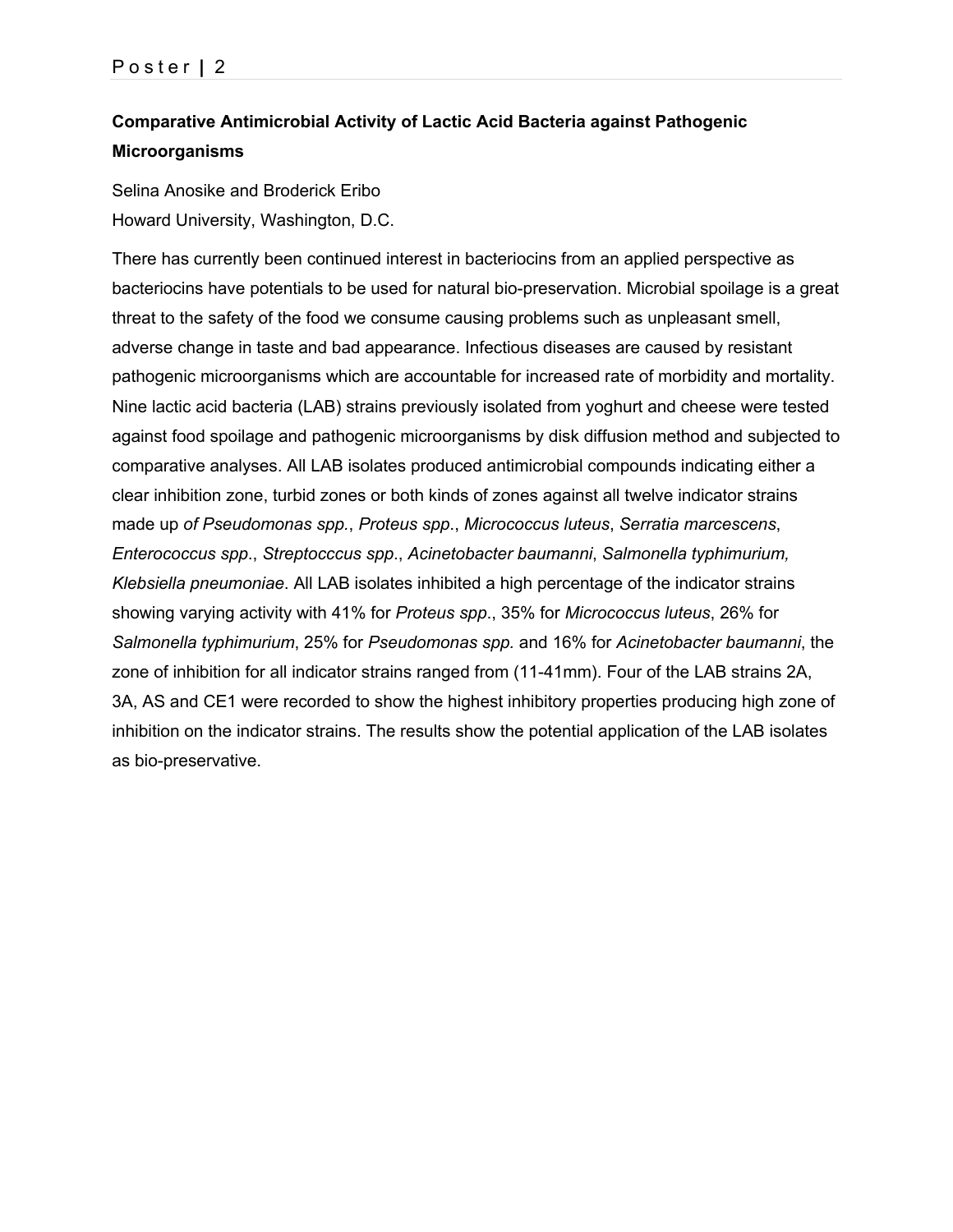# **Genetically Similar Clinical Isolates of Shiga Toxin-producing** *Escherichia coli* **(STEC) Exhibit Differences in Toxin Production and Virulence**

Rama Atitkar, Jocelyn Hauser, Courtney Petro, Angela Melton-Celsa

Uniformed Services University, Bethesda, MD

Shiga toxin (Stx)-producing *Escherichia coli* (STEC) has an estimated global diarrheal burden of about 1 million cases and is the leading infectious cause of hemolytic uremic syndrome (HUS). Development of HUS is mediated by Stx, but HUS rates vary by outbreak even when the strains make the same types of Stx. Therefore, we characterized three clinical O157:H7 STEC isolates which produce Stx types 2a and/or 2c for virulence in streptomycin (Str)-treated mice and for toxin levels in vitro and in vivo. Isolates JH2010 (2a+2c+), JH2012 (2a+), and JH2013 (2a+2c+) have similar virulence gene profiles but only JH2010 was 100% lethal in Str-treated mice, with a median survival time (mst) of 5 days. Comparatively, JH2013-infected mice showed significantly delayed virulence with an mst of 8 days, while JH2012 was avirulent. Feces from JH2010 infected animals had significantly higher cytotoxicity compared to feces from JH2013 or JH2012. Because the *stx*s are encoded on lysogenic bacteriophage, toxin levels were measured from cultures grown with and without ciprofloxacin to induce the phage, JH2010 had significantly higher baseline and ciprofloxacin-induced cytotoxicity than JH2012 and JH2013. An *stx*<sub>2c</sub> mutant of JH2010 was as virulent as the parental strain and made similar levels of toxin in vitro and in vivo, so the differences between JH2010 and JH2012 were not due to the production of Stx2c by JH2010.Genomic comparisons showed differences in genes that regulate *stx*2a-phage replication and induction between the two strains. These results suggest that differences in phage induction contribute to variable virulence of STEC.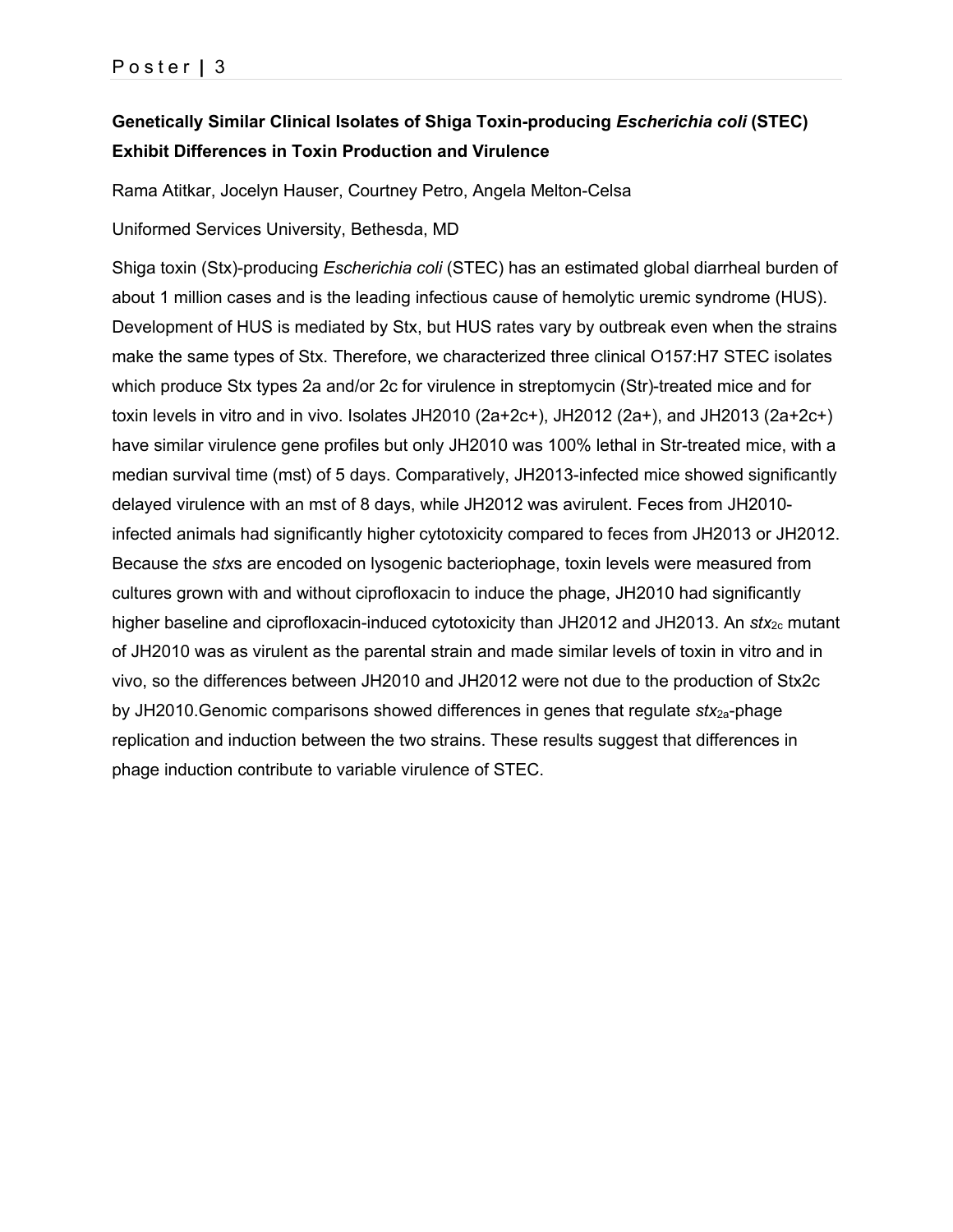### **Persistent** *Chlamydia* **forms differ in their interaction with host cells**

#### Mary R. Brockett and George W. Liechti

Department of Microbiology and Immunology, Uniformed Services University, Bethesda, MD

*Chlamydia trachomatis* is the leading cause of sexually transmitted bacterial infections. Although chlamydial infections are treatable with antibiotics, treatment failure is reported to be between 5 and 23%. One potential mechanism of treatment failure may result from *Chlamydia* entering a 'persistent state' following the host response to the infection. Under certain stress conditions, *Chlamydia* species halt cell division, temporarily stalling the microbe's biphasic developmental cycle and preventing production of infectious progeny. It has been proposed previously that this morphological change may signify a persistence mechanism utilized by *Chlamydia* species, allowing these obligate, intracellular pathogens to remain intracellular during unfavorable conditions, such as during an active immune response, and thus confer a level of protection. While it is known that this 'persistent' or 'aberrant' state can be triggered by a number of different mechanisms, relatively little is known about how the induction of persistence affects the interaction of *Chlamydia* with its host cell. In this study, we examined six aberranceinducing conditions: β-lactam antibiotics, non-ionic osmotic stress, MreB (actin-like filament) inhibition, type III secretion system inhibition, iron depletion, and tryptophan starvation. We found that these persistent forms of *Chlamydia* can be categorized into two broad categories based on physiological properties that directly influence the microbe's interaction with its host cell: the synthesis and release of immunostimulatory peptidoglycan fragments and the secretion of effector proteins that normally coincide with the midway and later stages of the pathogen's developmental cycle.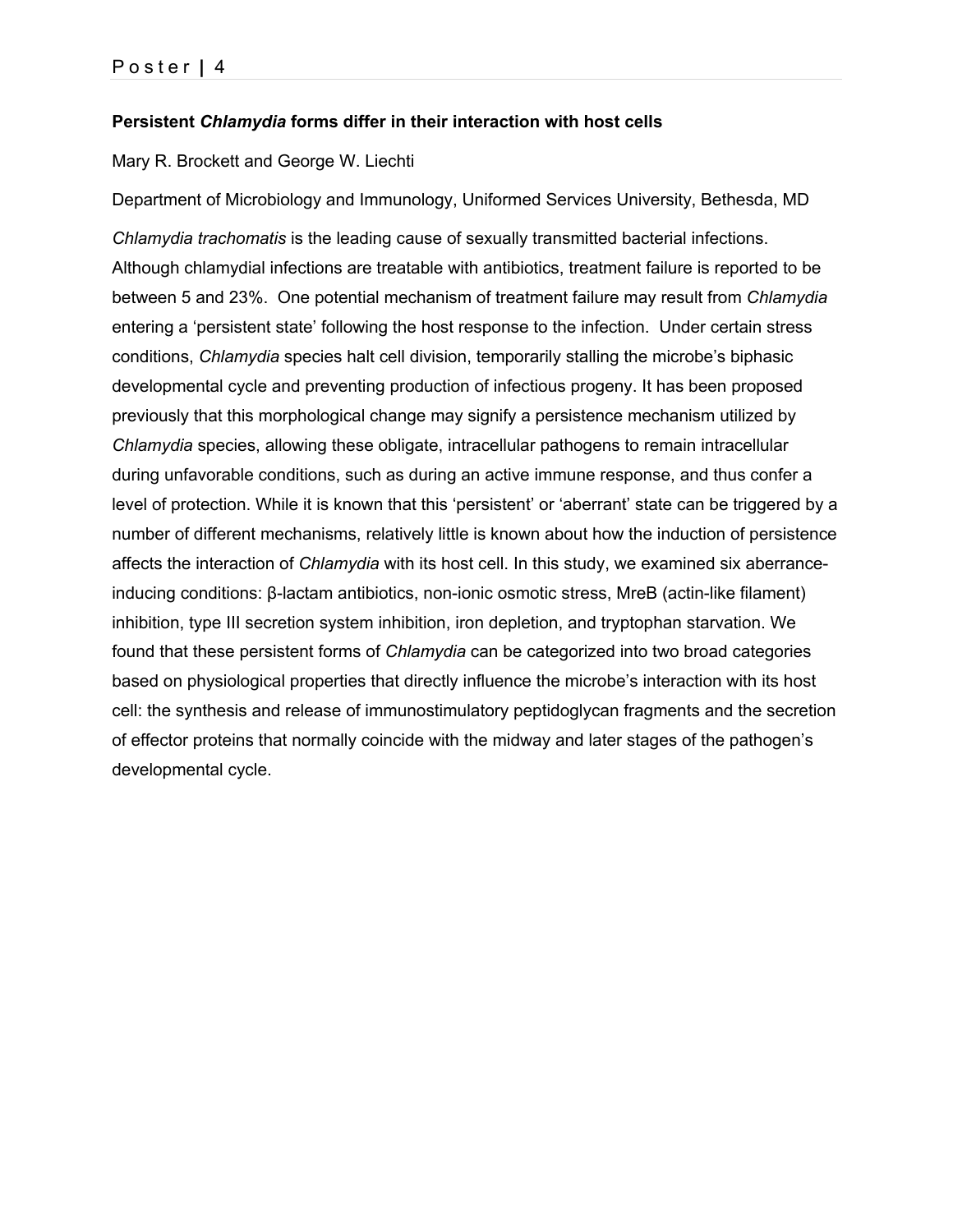### **A Comparative Analysis of Drinking Water Employing Metagenomics**

Kyle D. Brumfield<sup>1,2</sup>, Nur A. Hasan<sup>2,3</sup>, Menu B. Leddy<sup>4</sup>, Joseph A. Cotruvo<sup>5</sup>, Shah M. Rashed<sup>2</sup>, Rita R. Colwell<sup>1,2,3</sup>, and Anwar Huq<sup>1\*</sup>

<sup>1</sup>Maryland Pathogen Research Institute, University of Maryland, College Park, MD, USA <sup>2</sup>University of Maryland Institute for Advanced Computer Studies, University of Maryland, College Park, MD, USA 3 CosmosID Inc., Rockville, MD, USA 4 Orange County Water District, Fountain Valley, CA, USA

5 Joseph Cotruvo and Associates LLC, Washington, D.C., USA

The microbiological content of drinking water traditionally is determined by employing culturedependent methods that are unable to detect most microorganisms. High-throughput sequencing now makes it possible to determine the microbiome of drinking water. Thus, the natural microbiota of water and water distribution systems can now be analyzed in significantly greater detail, providing comprehensive understanding of the microbial community of drinking water applicable to public health. In this study, shotgun metagenomic analysis was performed to determine the microbiological content of drinking water and to provide a preliminary assessment of tap, drinking fountain, sparkling natural mineral, and non-mineral bottled water. Predominant bacterial species detected were members of the phyla Actinobacteria and Proteobacteria, notably the genera *Alishewanella*, *Salmonella*, and *Propionibacterium* in non-carbonated nonmineral bottled water, *Methyloversatilis* and *Methylibium* in sparkling natural mineral water, and *Mycobacterium* and *Afipia* in tap and drinking fountain water. Fecal indicator bacteria, i.e., *Escherichia coli* or enterococci, and antibiotic resistance markers were not detected in any of the samples examined in this study. Bacteriophages and DNA encoding a few virulenceassociated factors were detected but determined to be present only at low abundance. DNA of opportunistic plant and animal pathogens was identified in some samples and these included bacteria (*Mycobacterium spp.*), protozoa (*Acanthamoeba mauritaniensis* and *Acanthamoeba palestinensis*), and fungi (*Melampsora pinitorqua* and *Chryosporium queenslandicum*). Archaeal DNA (*Candidatus nitrosoarchaeum*) was detected only in sparkling natural mineral water. This preliminary study is the first report of the complete microbiome (bacteria, viruses, fungi, and protists) of selected types of drinking water employing high-throughput sequencing and bioinformatics. Investigation into activity and function of the organisms detected is in progress.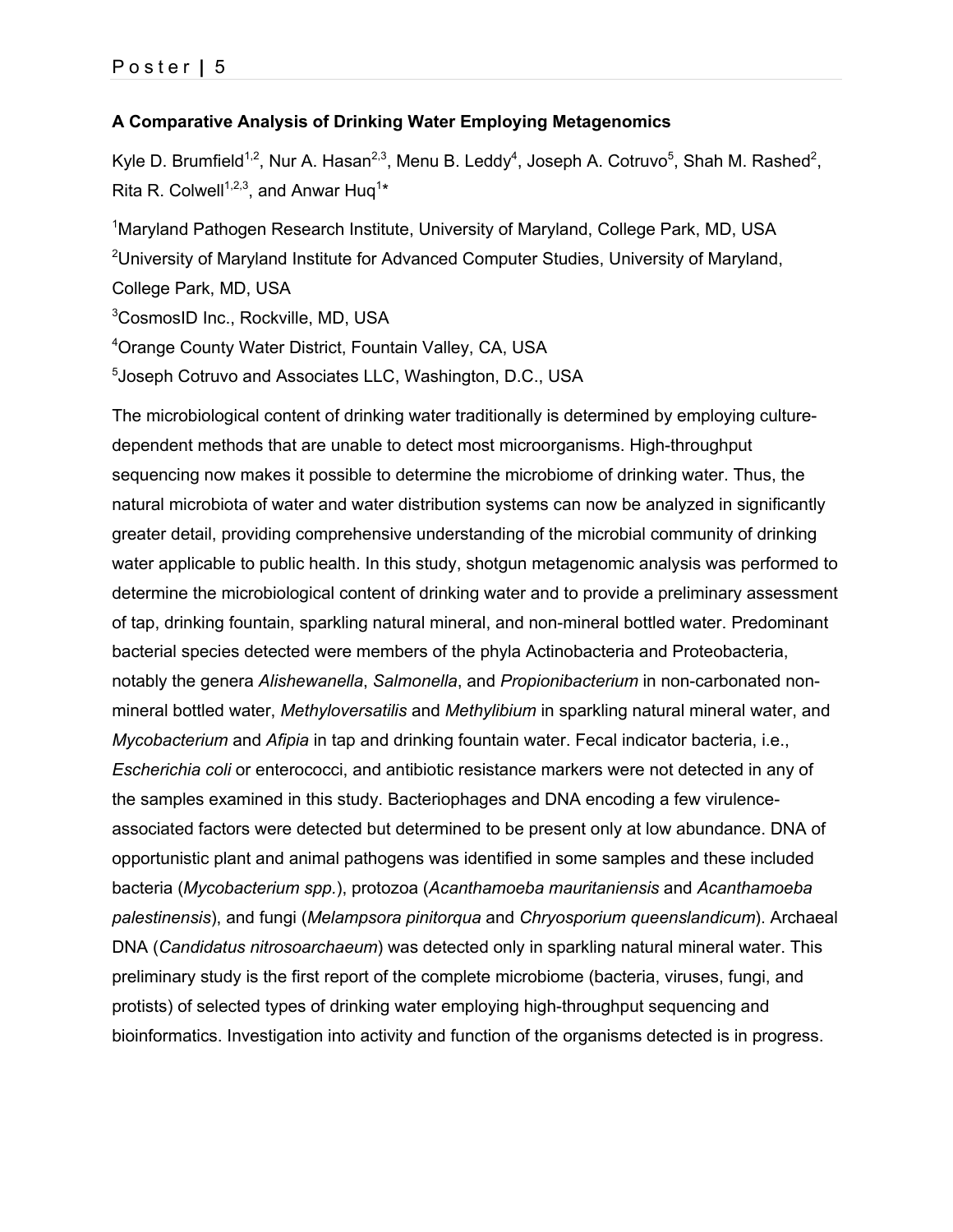### **Assessment of Acetylenotrophy within the Genus Bradyrhizobium**

Timothy J. Bushman<sup>1</sup>, John M. Sutton<sup>2</sup>, Janna L. Fierst<sup>2</sup>, Shaun Baesman<sup>3</sup>, Ronald S. Oremland<sup>3</sup>, Denise M. Akob<sup>1</sup>

<sup>1</sup>U.S. Geological Survey, Reston, VA

<sup>2</sup>Department of Biological Sciences, The University of Alabama, Tuscaloosa, AL

 ${}^{3}$ U.S. Geological Survey, Menlo Park, CA

Acetylene  $(C_2H_2)$  is a molecule rarely found in nature, with very few known natural sources. Aerobic and anaerobic microorganisms can degrade acetylene and use it as their sole carbon and energy source via acetylenotrophic metabolism. The enzyme responsible for the first step in acetylenotrophy is acetylene hydratase (AH), which catalyzes the hydration of acetylene to acetaldehyde. AH was first characterized in the anaerobic acetylenotroph *Pelobacter acetylenicus*. As of 2018 there were 15 known strains of acetylenotrophs, however we hypothesize that there is an unknown diversity of acetylenotrophs and AH genes. We are assessing this unknown diversity through cultivation and comparative genomics for members of the *Bradyrhizobium* genus. Our lab isolated two acetylenotrophs from the genus *Bradyrhizobium* (strains I71 and I73), which are the first identified acetylenotrophs within Alphaproteobacteria. Strains I71 and I73 exhibit both acetylenotrophy and nitrogen fixation. We also identified several more putative acetylenotrophs from National Center Bioinformatics Information (NCBI) keyword hits using protein prediction software (RaptorX). To date, RaptorX analysis indicated that there are over 20 putative acetylenotrophic strains within the *Bradyrhizobium*. Early analysis of the prevalence of putative AH enzymes within *Bradyrhizobium* indicated that AH is most prevalent in a single clade of the genus. Comparing the genomes of acetylenotrophic and nonacetylenotrophic *Bradyrhizobium sp.* may give clues as to why AH is still prevalent in extant microbes despite the rarity of acetylene in the environment.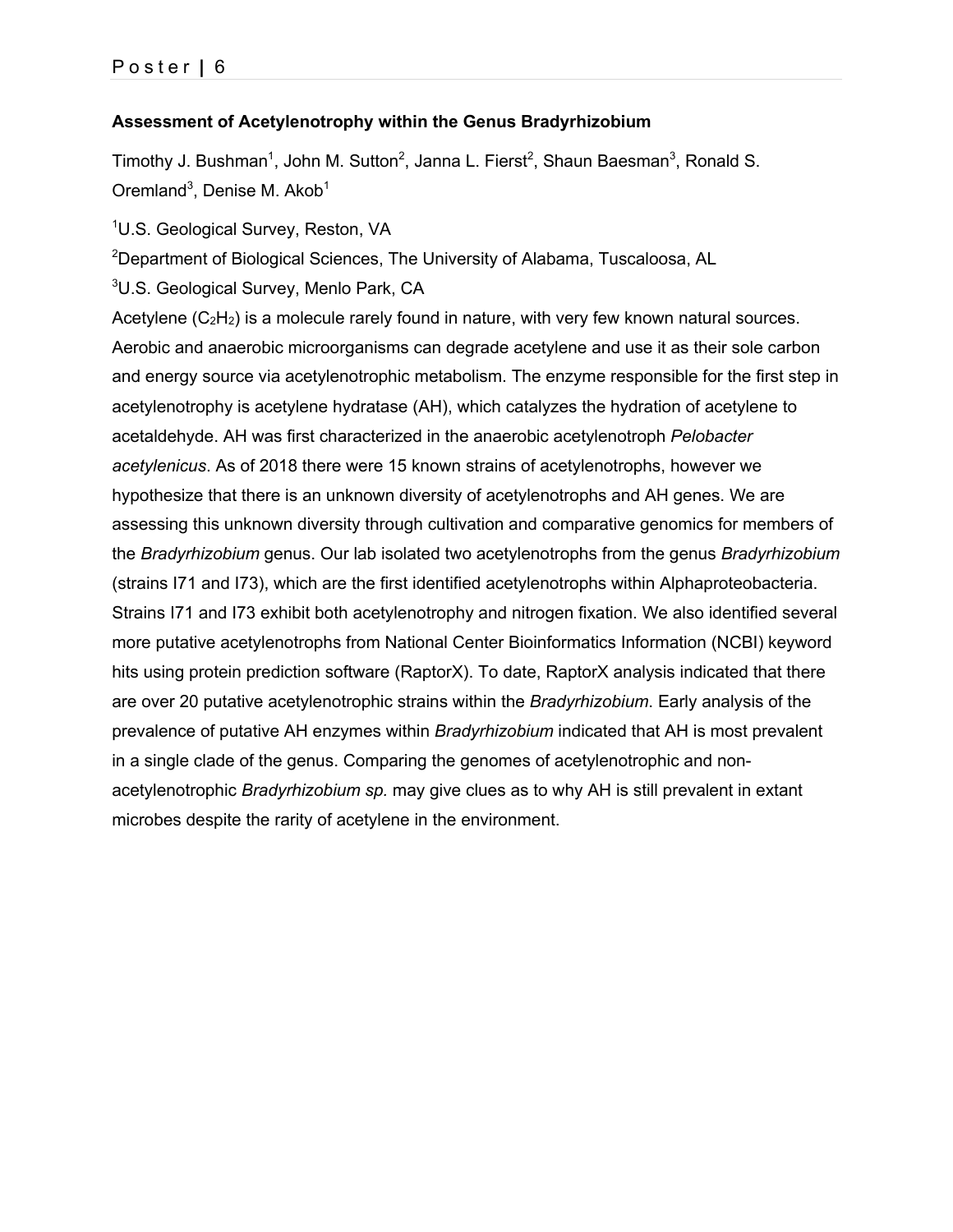### **Microbial Communities Reveal Groundwater Aquifers in Hawai'i**

Sheree J. Watson<sup>1,2</sup>, Cédric Arisdakessian<sup>2</sup>, Diamond Tachera<sup>2</sup>, Brytne Okuhata<sup>2</sup>, Maria Petelo<sup>2</sup>, Ku'i Keliipuleole<sup>2</sup>, Nicole Lautze<sup>2</sup>, Henrietta Dulai<sup>2</sup>, Kiana L. Frank<sup>2</sup>

<sup>1</sup>AAAS Science & Technology Policy Fellow, U.S. Geological Survey, Reston, VA 20192 2 University of Hawai'i at Mānoa, Honolulu, HI 96822

Groundwater aquifers of the Hawaiian Islands are poorly understood, and are increasingly vulnerable to anthropogenic stressors. Geological research has disclosed some knowledge about these complex volcanic aquifers however, very little has been done to utilize microbial communities to investigate aquifer characteristics. In this study, we investigated groundwater microbial communities in the Hualālai watershed in Kona, Hawai'i. The Hualālai watershed is unique, it is a tropical semi-arid climate, and groundwater is the sole source of water in an area undergoing rapid urban development. Historically, Native Hawaiians governed the semi-arid watershed by managing land and water resources by elevation topography. We hypothesized that abundances of microbial metabolism genes (e.g. denitrifiers, sulfate reducers), and community structure would reveal information regarding connection and anthropogenic nutrient inputs in these obscure aquifers. Drinking water wells were sampled over a two-year period and microbial communities were analyzed by high throughput sequencing (16S rRNA), and quantitative PCR to assay abundances of indicator metabolism genes. Beta-diversity analysis revealed distinct communities with respect to aquifers at high elevations compared with those at sea-level, but did not distinguish communities separated by the major volcanic rift zone (east vs. west) in the watershed. Aquifer samples differentiated with respect to dissolved concentrations of orthophosphate, silica, and dissolved ions magnesium and sulfate. Overall biomass (16S rRNA) and abundances of denitrifiers were greatest in the aquifer under stress from rapid urban development. Results will be combined with geological data and used in hydrologic models to help community stakeholders make decisions regarding sustaining water resources.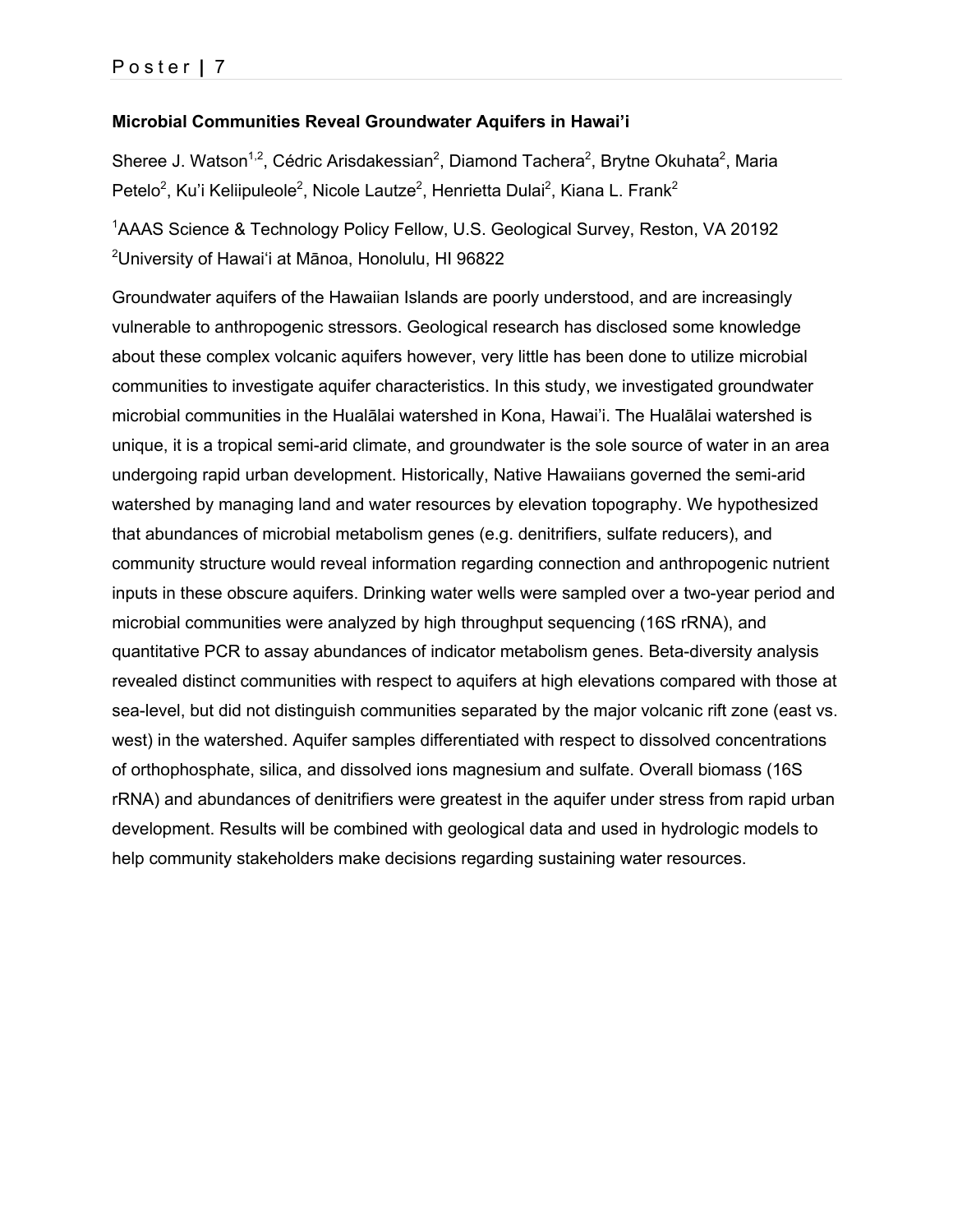#### **Engineering metagenomic** *Escherichia coli* **standard strains by CRISPR targeting of** *lacZ*

Hui-Chen (Jane) Chang Foreman, Ray-Yuan Chung, Maria Mayda and Timothy T. Stedman ATCC Federal Solutions (AFS), ATCC, 10801 University Boulevard, Manassas, VA 20110-2209

Metagenomic next generation sequencing (mNGS), a shot-gun whole genome sequencing (WGS) approach, offers an attractive means to detect clinical pathogens that are rare, in lowabundance, or refractile to isolation and *in vitro* culture. While mNGS is considered a relatively unbiased microbial sampling method, steps within mNGS workflows can result in a biased and non-standardized dataset, reflecting a distorted microbial community population ratio and preventing accurate, standardized comparisons with other clinical datasets. Sequence population bias can arise from varied sample collection procedures, irregular DNA extraction efficiencies, non-uniform conversion of RNA to DNA, incomplete coverage of DNA libraries, and nonstandardized bioinformatics methodologies. Internal "spike-in" standards permit monitoring and correcting of these biases. Standards are differentiated from the parental species by unique, synthetic genomic markers and can serve as an unbiased reference for mNGS by duplicating the steps of the mNGS approach from start to finish. Here, we demonstrate the generation of novel spike-in standards using *E. coli,* strain MG1655. The genomic marker was introduced into the non-essential, conserved genomic target site (*lacZ*) using a plasmid-borne CRISPR/Cas9 delivery system in conjunction with ectopic expression of l-red recombinase complex. We demonstrate the high specificity of the single guide RNA (sgRNA) and the significant editing efficiency of the sgRNA:Cas9 complex. The genetic marker was readily incorporated into the target site and detected via PCR. Minor modifications of this approach that effect ribonucleoprotein (RNP) delivery may form the basis for a platform to rapidly generate spike-in controls.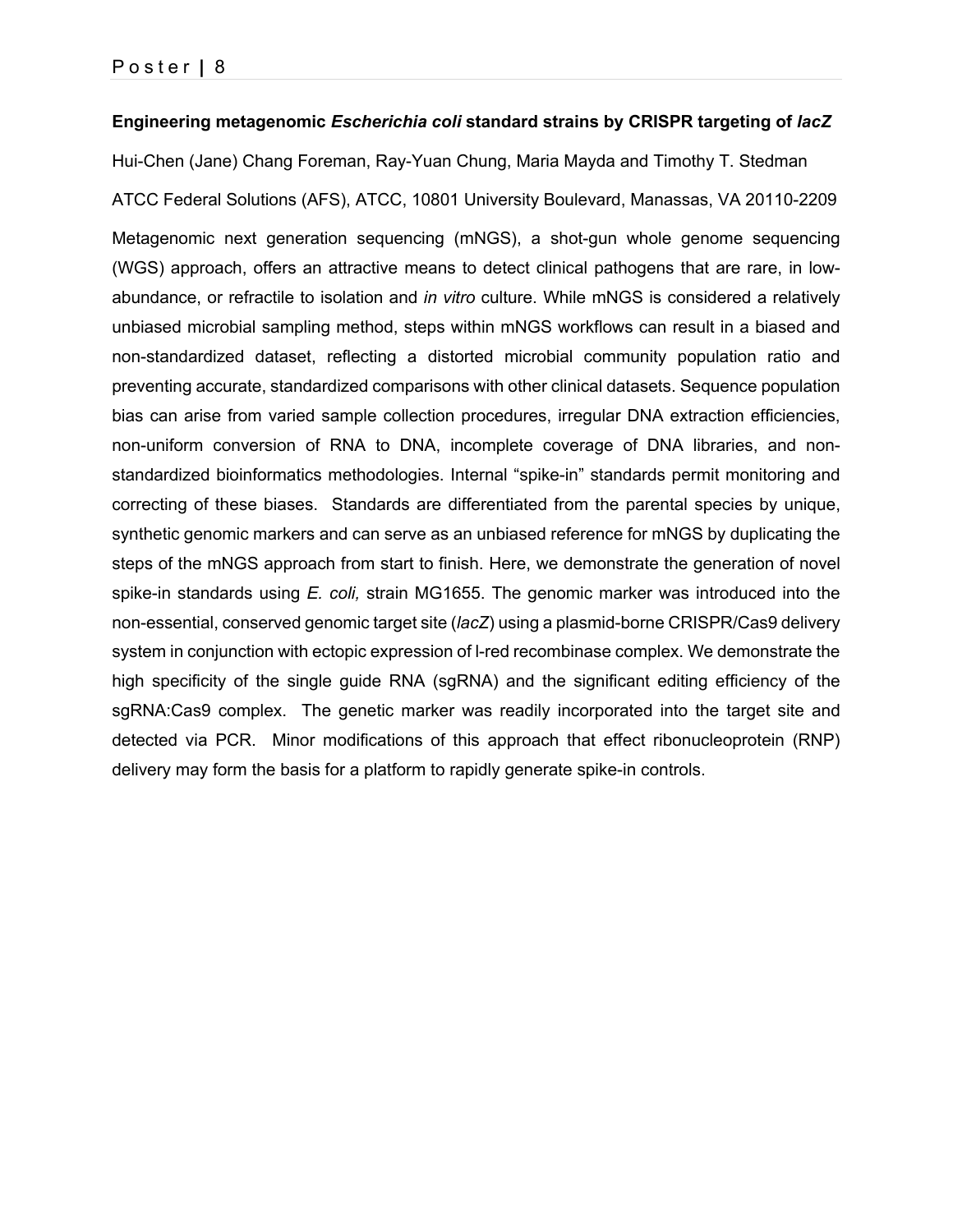# **Bacterial metabolism in infection-relevant oxygen gradients with label-free fluorescence lifetime and hyperspectral imaging**

Tara Gallagher, Simon Leemans, Joshua Fong, Joann Phan, Alexander Dvornikov, Kumar Perinbam, Michelle Digman, Enrico Gratton, Albert Siryaporn, Katrine Whiteson

University of California Irvine, 3315 McGaugh Hall, Irvine, CA 92697

Background: Understanding bacterial physiology in real-world environments is a challenging, yet necessary endeavor to effectively treat infection. Cystic fibrosis (CF) sputum is characterized by steep oxygen gradients, yet the effect of hypoxia on opportunistic pathogens is not taken into account in clinical microbiology lab assessments of antibiotic sensitivity. We sought to determine the impact of oxygen gradients on CF bacterial physiology and antibiotic-tolerance.

Methods: *Pseudomonas aeruginosa* was grown as biofilms or in CF sputum. Hyperspectral and fluorescence lifetime imaging microscopy can visualize metabolite production and metabolic shifts, independent of fluorescent labels. Hyperspectral fluorescence was used to measure the spectral emission of bacteria (2-photon excitation=740 nm, emission=400-690 nm). Fluorescence lifetime imaging of NADH was used to track changes in respiration (emission filter=442/46 nm).

Results: Hyperspectral imaging of bacterial auto-fluorescence captured the production of constituent molecules, including NADH, and condition-specific molecules, such as *Pseudomonas*-derived pyoverdine and pyocyanin. Notably, the fluorescent lifetime of *P. aeruginosa* shifted with biofilm depth, and the shift in fluorescence lifetime correlated with higher cell density and pyocyanin (measured by hyperspectral fluorescence). Using two-photon fluorescence with the DIVER microscope, a custom-made FLIM platform at the LFD, we resolved bacteria up to 2 mm deep in sputum.

Conclusion: Our results indicate that oxygen as a function of biofilm depth is an important driver of bacterial physiology. FLIM shows promise for studying bacterial structure and metabolism in vitro and in vivo.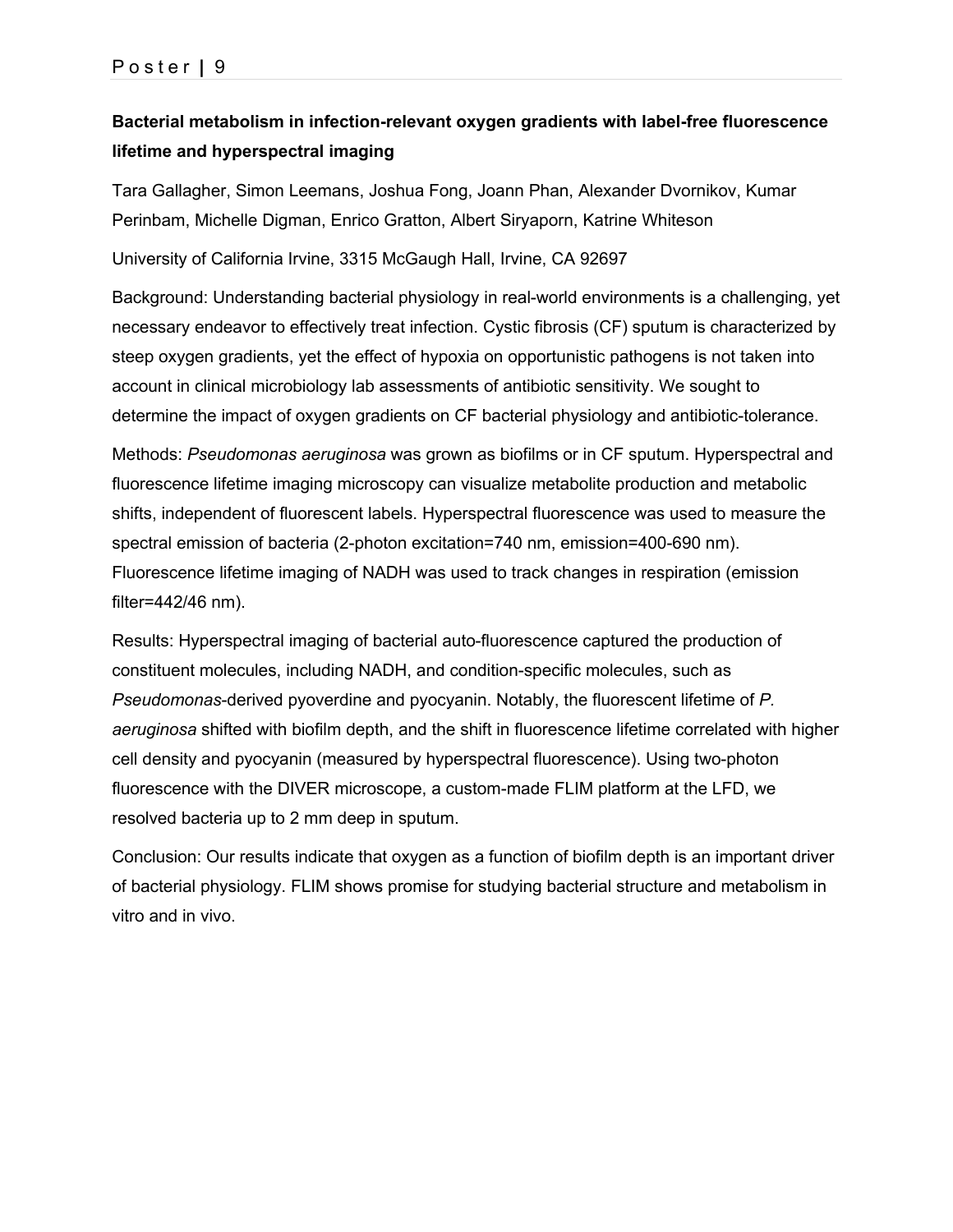# **Inosine Monophosphate Dehydrogenase Inhibitors Halt Cell Division in the Lyme Disease Pathogen,** *Borrelia burgdorferi*

S.S. Garcia-Buntley, L. Hedstrom, & G. Liechti

Uniformed Services University, Bethesda, MD

Lyme disease is the most commonly reported vector-borne illness in the United States. The causative agent, the spirochete *Borrelia burgdorferi*, has lost the ability to synthesize purine nucleotides de novo, and relies entirely on tick and mammalian hosts to provide the purines necessary to meet its basic growth requirements. In particular, guanosine monophosphate (GMP) is essential for DNA and RNA synthesis. *Borrelia* encodes Inosine-5'-monophosphate dehydrogenase (IMPDH, also referred to as GuaB), which allows it to effectively convert adenine and hypoxanthine-based nucleotides to GMP. IMPDH inhibitors have previously been shown to effectively decrease the function of recombinant *B. burgdorferi* IMPDH in vitro. In this study, we utilized an IMPDH inhibitor [Q161] for its ability to attenuate the growth of B. burgdorferi strain B31 in vitro. Actively growing B. burgdorferi cultures were treated with 100µM Q161, bacterial cells were examined by structured-illumination microscopy for morphological changes. Viability after Q161 treatment under starvation conditions in a survival curve was determined by colony forming unit counts. Borrelia cells treated with Q161 exhibited cell division and permeability defects, as evidenced by pronounced cell elongation and retention of propidium iodide staining. Under nutrient restriction, treatment with Q161 promoted death. Bacterial growth was restored upon the addition of 1mM guanine to culture media, indicating that its bactericidal activity was not due to off-target effects. This study demonstrates that IMPDH-inhibitors can effectively kill *B. burgdorferi* suggesting IMPDH is a promising target for antimicrobial development.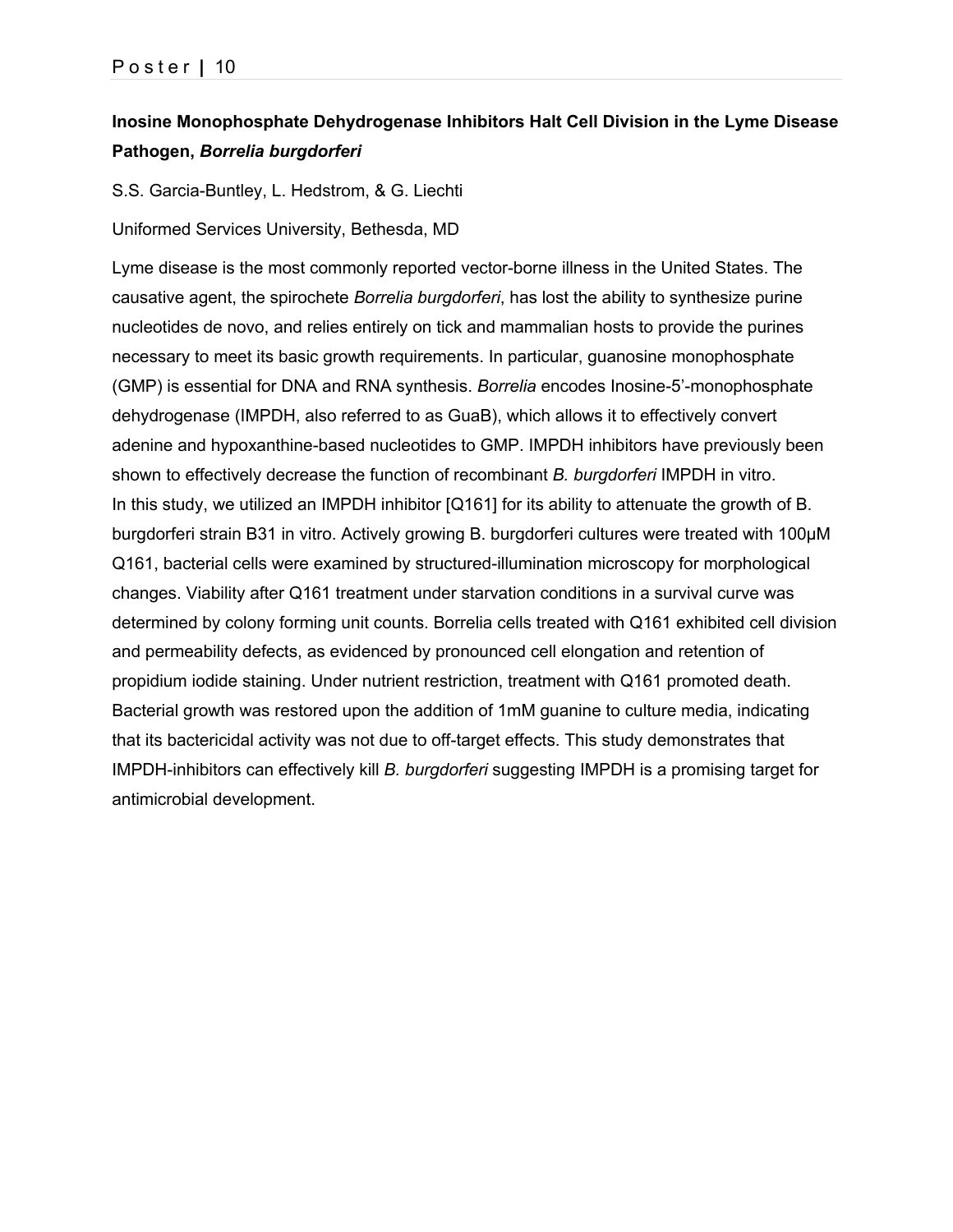# **Development and validation of quantitative real-time PCR for detection of** *Alteromonas macleodii* **from environment.**

Pratima Gautam and Kathleen Cusick

University of Maryland Baltimore County, Baltimore, MD 21227

*Alteromonas* is a globally distributed marine Gammaproteobacteria found in a variety of habitats. It was previously reported as one of the early colonizers of copper-treated marine vessels. Our lab isolated a strain of *A. macleodii* from copper test coupons that grows at high (3mM) copper levels. To understand their role in surface colonization and biofilm formation, a quantitative method for detecting and quantifying *A. macleodii* is required. A real-time PCR assay was developed targeting a region of the DNA gyrase (*gyrB*) gene specific to *A. macleodii*. The primer optimization was carried out to increase assay sensitivity. Absolute quantification using an external calibration curve was used to quantify the *gyrB* gene copies. The standard curves were prepared via a dilutions series of a PCR-amplified and cleaned gyrB gene product as the template, ranging from 50 copies/μl to 50  $\times$  10<sup>7</sup> copies/μl. The standard curve possessed an amplification efficiency of 94.3%, and a limit of detection up to 50 copies/μl. The assay specificity was validated by melt curve analysis, followed by sequencing. The assay was specific to *A. macleodii* strains- CUKW, MIT1002, J912, EZ55, W12, J589, OCN004, V450, 5003, MR32A, PC21ay, BT3 and did not amplify other marine genera. The assay was then used to screen a range of environmental samples for *A. macleodii*. This assay will be used to track *A. macleodii* growth and biofilm formation over time upon exposure to a range of copper conditions, and in conjunction with quantitative reverse-transcription PCR assays to measure gene expression.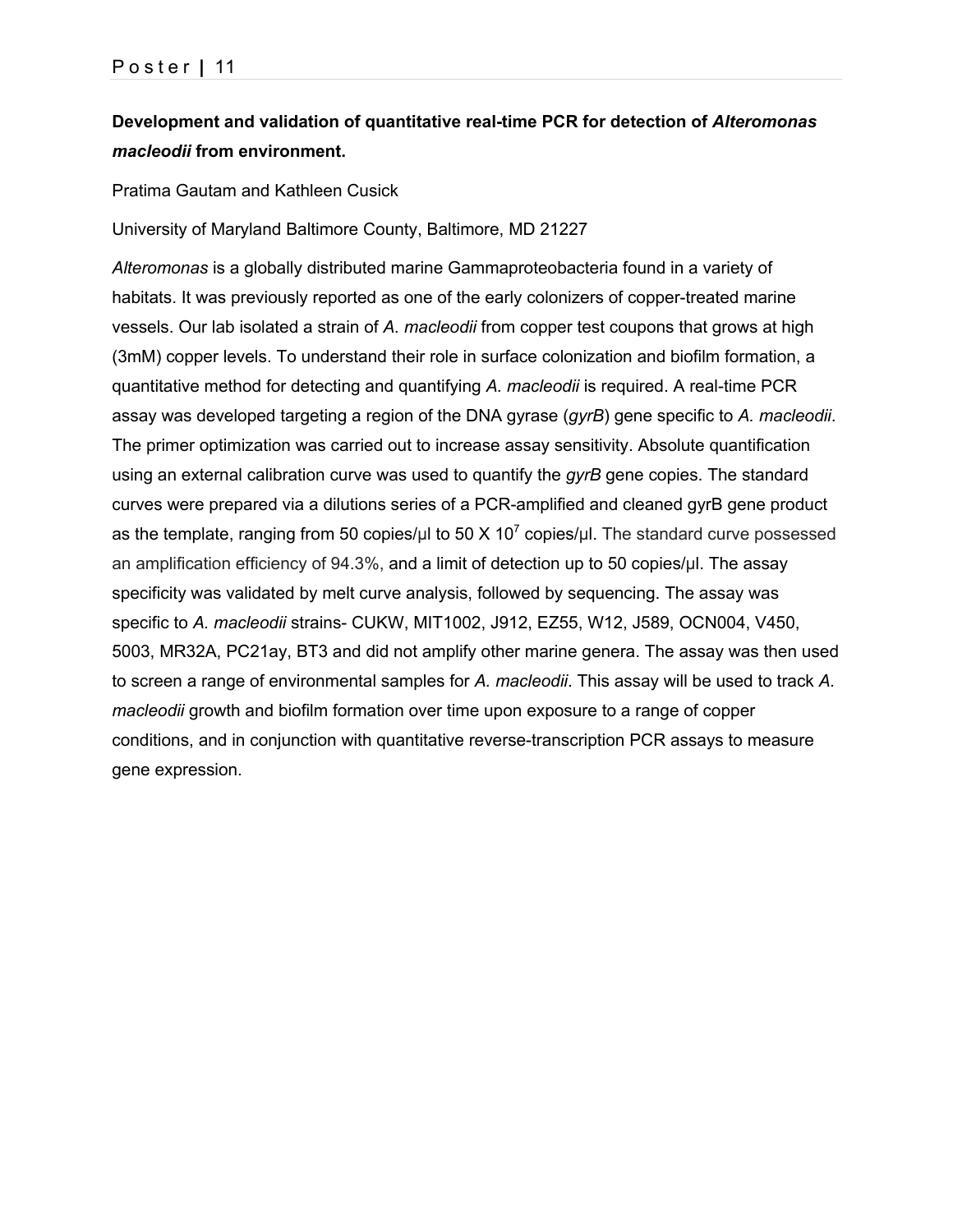#### **GED: Now is the Best Time to Learn about Genetic Engineering Detection**

A. Shteyman, D. A. Yarmosh, J. Russell

#### MRIglobal, Gaithersburg, MD

Biological research, specifically genetic engineering, has opened up new frontiers to explore. However, as research progresses, the barrier of entry to using genetic engineering (GE) for bioweapons production gets lower. Some bad actor can insert a harmful gene, using a tool like CRISPR, from a pathogenic or toxin-producing organism into the genome of an otherwise innocuous organism and release it. Here, I propose a tool that can detect GE organisms in a metagenomic sample. Our tool, called GED (Genetic Engineering Detector), can use various methods to label the organism of origin on either side of the GE junction and accumulate evidence for a GE event, as well as the details about the organisms involved. It is implemented as a software plug-in to PanGIA, a new first-in-its-class metagenomic taxonomy classifier for routine biosurveillance monitoring. GED uses a database of genomes from very common and harmless to pathogenic organisms, including the most serious bio-threats. This database is used to identify as many genomic reads as possible in a metagenomics sample. Reads spanning the splice junction of an engineering event will not map well to any singular reference genome in the database. For example, it can accumulate evidence for chimeric genomes by looking at paired-end reads and identifying pairs whose mates appear to map best to different organisms, which can be a signature of an engineered genome. We tested the performance of counting mismatched paired-end read labellings as a way of detecting chimeric reads. We applied this method to synthetically generated paired-end Illumina reads, generated with DWGSIM, for Bacillus Anthracis (BA), Bacillus Subtilis (BS) and simulated genomes that combined genomic information from the two organisms. Different amounts of read-pairs were generated from synthetic GE reads and a background metagenome produced from BA/BS and GE reads. These were analyzed to determine how many GE reads would be present before a signal above background was detected. The results show that positive detection of GE BA/BS can be done with as few as 500,000 GE derived reads in a background of BA/BS (for a total of 10^7 paired-end reads). In the event of a novel disease case or the presentation of a disease without any known cause, this tool can potentially also provide forensic evidence for the origin of the engineered organism. This ability to characterize novel, emerging engineered threats will be essential for safe-guarding the health and security of our armed forces and our country.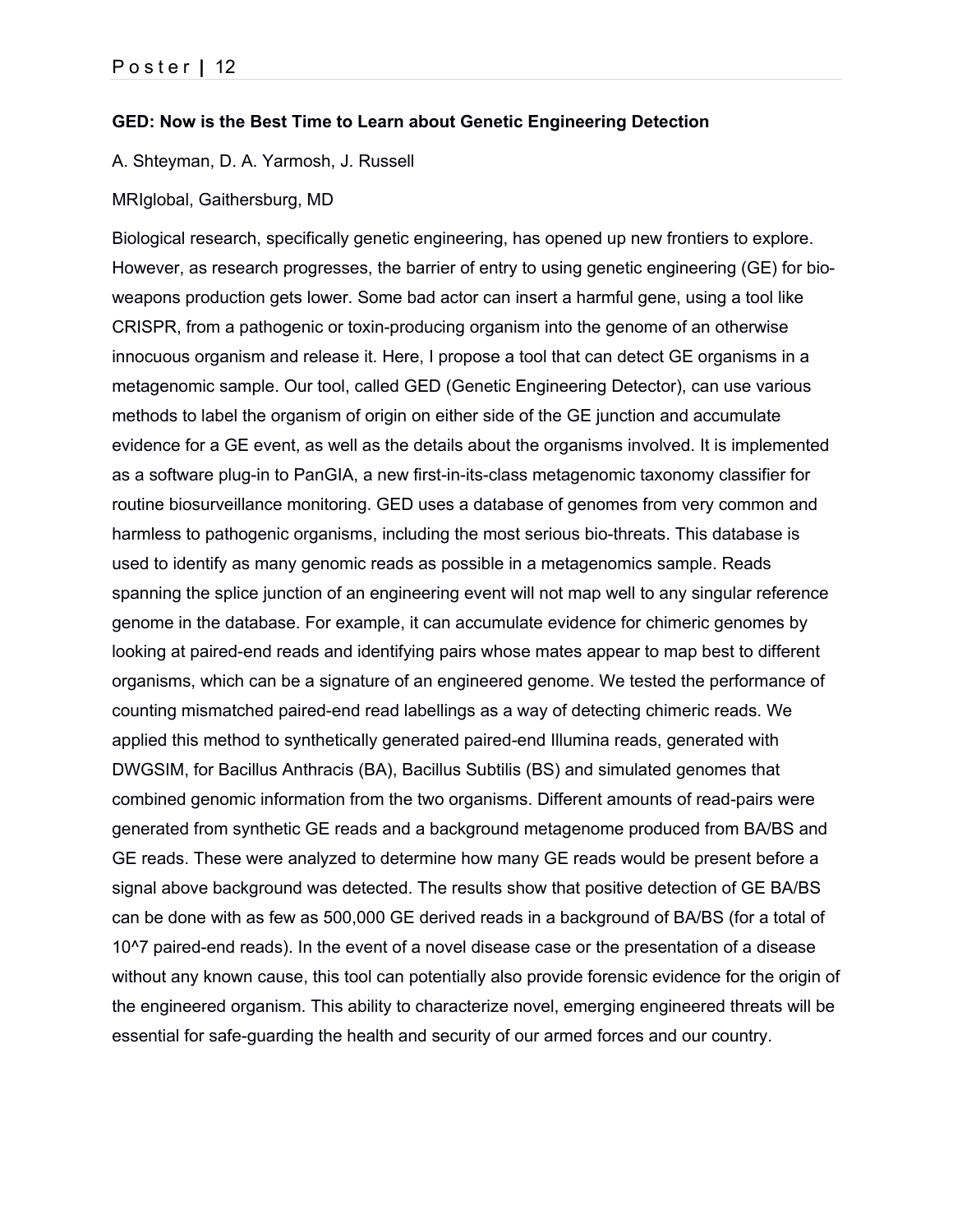### **Similarity in Subsurface Microbial Community Dynamics at Two Crude Oil Spill Sites**

Cassandra R. Harris<sup>1</sup>, Denise M. Akob<sup>1</sup>, Barbara Bekins<sup>2</sup>, Isabelle M. Cozzarelli<sup>1</sup>, Ean Warren<sup>2</sup>, and Mary Jo Baedecker $1$ 

<sup>1</sup>U.S. Geological Survey, Reston, VA

<sup>2</sup>U.S. Geological Survey, Menlo Park, CA

Microbial community structure was compared at two crude oil spills in glacial outwash aquifers located near Bemidji and Cass Lake, Minnesota. We characterized subsurface microbial communities across a gradient of both oil spills (including uncontaminated areas, within the oil, and within the hydrocarbon plume) to understand the microbial responses to oil spills and potential processes contributing to oil degradation. Bacteria and Archaea communities clustered into three groups independent of oil spill site, but corresponded to contamination characteristics: (1) oily, (2) plume, and (3) uncontaminated sediments. Uncontaminated sediments were dominated by *Nitrospirae* and *Thermotogea*. Oily sediments were dominated by Proteobacteria. Plume sediments were dominated by specific groups such as *Chlorobi*, *Planctomycetes*, Candidate Divisions, and *Bacteroidetes*. At the Bemidji site, oil has spatial variability in degree of degradation, whereas oil at all Cass Lake locations is highly degraded. Geochemistry indicates that biodegradation of the oil body is occurring through sulfate reduction, methanogenesis, iron reduction, and dissimilatory nitrate reduction to ammonium (DNRA). We are currently comparing how shifts in bacterial and archaeal abundances relate to shifts in degradation processes across the different contamination characteristics. This research is expected to aid in understanding the interplay between the microbial community in contaminated sediments and use them as a fingerprint to assess the geochemistry and degradation state from crude oil spills.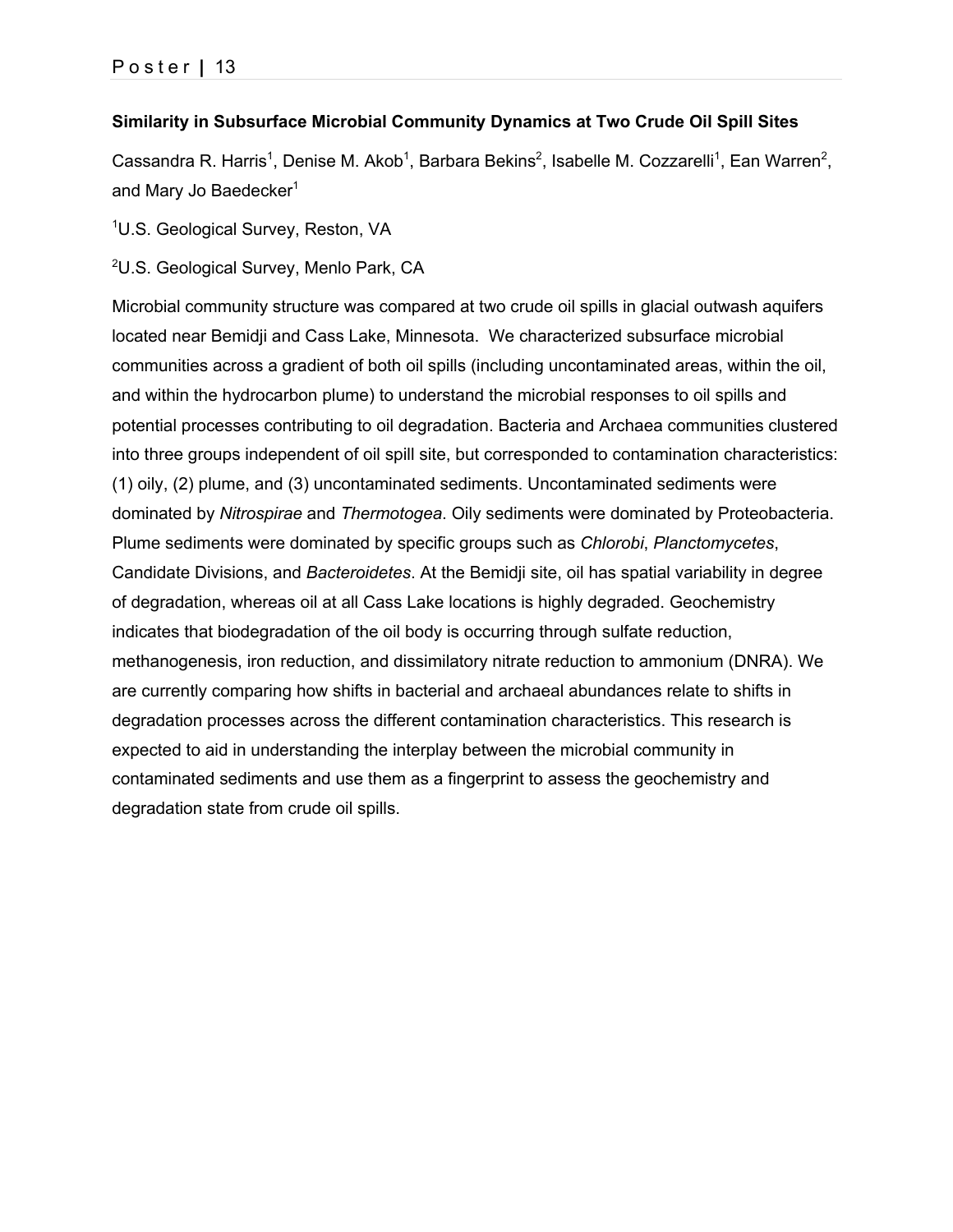# **Characterization of the role of pstB1 in** *Enterococcus faecalis* **membrane stress and biofilm formation**

#### Christopher Healy

Uniformed Services University, Bethesda, MD

*Enterococcus faecalis* is a Gram-positive GI commensal that has emerged as a leading healthcare-associated pathogen. Clinical isolates are often resistant to antibacterial agents and readily form biofilms, making infections difficult to treat. Understanding the genetic mechanisms responsible for *E. faecalis* biofilm formation is critical for finding novel treatments. We used recombination-based in vivo expression technology (RIVET) screens to identify promoters that are up-regulated in three biofilm conditions: rabbit foreign-body abscess, rabbit endocarditis, and in vitro-grown. A putative promoter upstream of pstB1 was identified in all three conditions. pstB1 is located within the pst-phoU locus, a putative operon that encodes a well-conserved inorganic phosphate (Pi) importer. Pi homeostasis contributes to virulence and biofilm formation in many bacteria. The roles of Pi and pst-phoU in *E. faecalis* biofilms are not understood. We have generated a ΔpstB1 deletion mutant strain and begun phenotypic characterization studies to evaluate the role of pstB1 in membrane stress and biofilm formation. When compared to wildtype OG1RF, ΔpstB1 exhibited increased susceptibility to bile salts and detergent on solid medium. This phenotype was not recapitulated with strains grown in broth culture. To determine the role Pi plays in *E. faecalis* biofilm formation, we generated a reduced-phosphate BHI broth. OG1RF did not produce as much biofilm in the reduced-phosphate media compared to normal BHI. Interestingly, the ΔpstB1 strain produced equal amounts of biofilm regardless of the media. These findings demonstrate that Pi plays an important role in *E. faecalis* biofilm formation and that deletion of pstB1 contributes to membrane instability.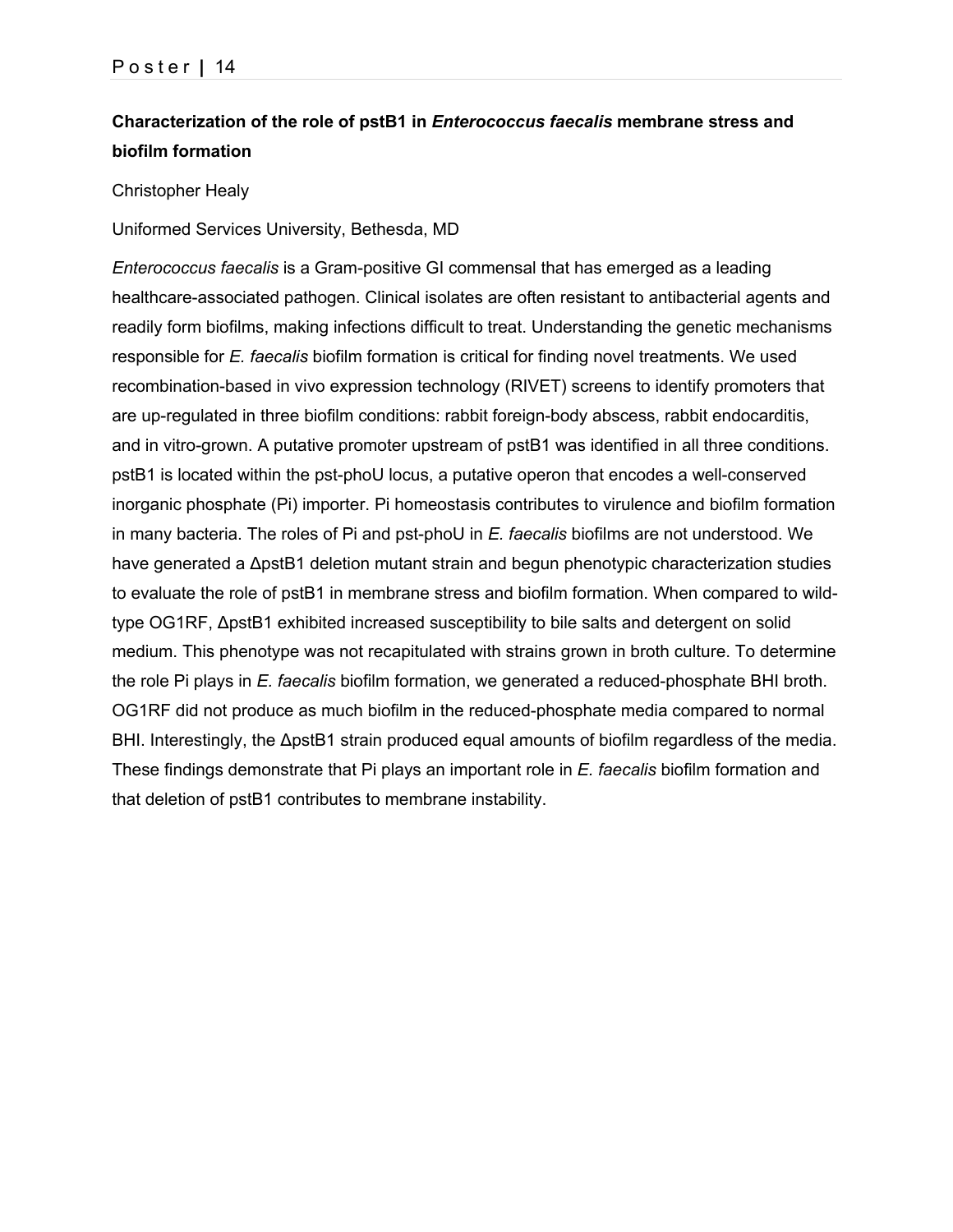# **CURE-based discovery of genetic interactions governing PdhS-DivK-CtrA pathway activity in** *Agrobacterium tumefaciens*

Jason E. Heindl

University of the Sciences in Philadelphia, Philadelphia, PA

Throughout the Alphaproteobacteria, including *Agrobacterium* species, the PdhS-DivK-CtrA regulatory pathway influences multiple developmental phenotypes including the cell cycle, attachment to surfaces, and swimming motility. The facile nature of generating and screening for suppressor mutations affecting swimming motility and exopolysaccharide production makes this system ideal for participation and completion by undergraduate researchers. Using sensitized PdhS-DivK-CtrA pathway mutant strains in the context of a course-based undergraduate research experience (CURE), we have identified novel genetic interactions governing pathway activity and phenotypic outputs. Newly uncovered pathway components include the *A. tumefaciens* CpdR2 homologue (Atu3663), the *A. tumefaciens* SpbR homologue (Atu0923), a dual-function diguanylate cyclase-phosphodiesterase (Atu3207), and a twocomponent system (Atu0970/Atu0971). Importantly, validation of these newly isolated pathway components extends to phenotypes beyond those used for screening. These results highlight that use of an upper-level undergraduate laboratory course for mutant generation and phenotypic screening allows for accelerated discovery of mechanisms regulating the PdhS-DivK-CtrA pathway and its outputs.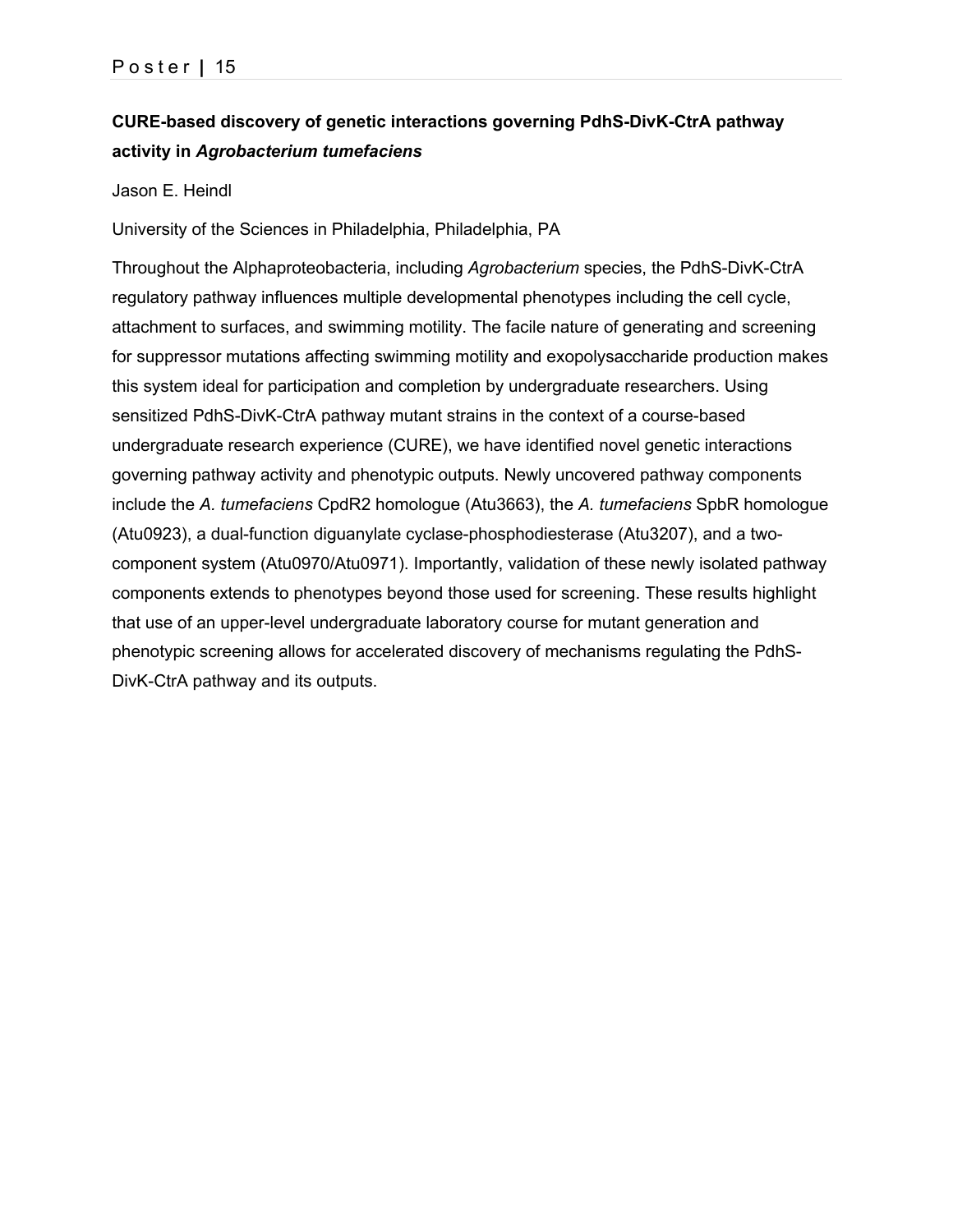### **Investigating the potential for host selection in the establishment of the microbiota among multiple axenic mosquito species.**

Josephine Hyde $^{\rm 1}$ , Doug Brackney $^{\rm 1,2}$ , Blaire Steven $^{\rm 1}$ 

<sup>1</sup>Department of Environmental Sciences, Connecticut Agricultural Experiment Station, New Haven CT

<sup>2</sup>Center for Vector Biology and Zoonotic Diseases, Connecticut Agricultural Experiment Station, New Haven CT

We are just beginning to appreciate the complexity of interactions between metazoans and their associated microbiota. To address unknowns, we have developed an axenic model for three mosquito species (*Aedes aegypti*, *Aedes albopictus* and *Ochlerotatus triseriatus*), which we believe is the first axenic system to incorporate multiple species. Having this system now allows us to examine the dynamics of microbiota colonisation between individuals, within and among species. Preliminary observations suggested that the mosquito-associated microbiota primarily serves a nutritional role, thus we hypothesised that bacterial composition of the inoculation source, rather than host species would be the primary driver influencing microbiome composition. In this study, we controlled both the environment and diet of the larvae to investigate how and which bacteria are recruited from the aquatic environment. Using bacterial culture and 16S rRNA gene sequencing, we have found that when raised in the same conditions, bacterial abundance between species are similar. Yet, initial sequencing results suggest that when the species are raised in isolation, while there are some shared bacterial isolates across species, both *Ae. aegypti* and *Oc. triseriatus* harbour unique isolates despite sharing the same inoculation source. Similarly, the two Aedes mosquitos had no bacterial isolates in common despite sharing the same initial bacterial species pool. These results suggest that host phylogeny has a more significant influence on bacterial colonisation in mosquitoes than initially thought and that there is potentially a role for host selection in the establishment of the microbiome.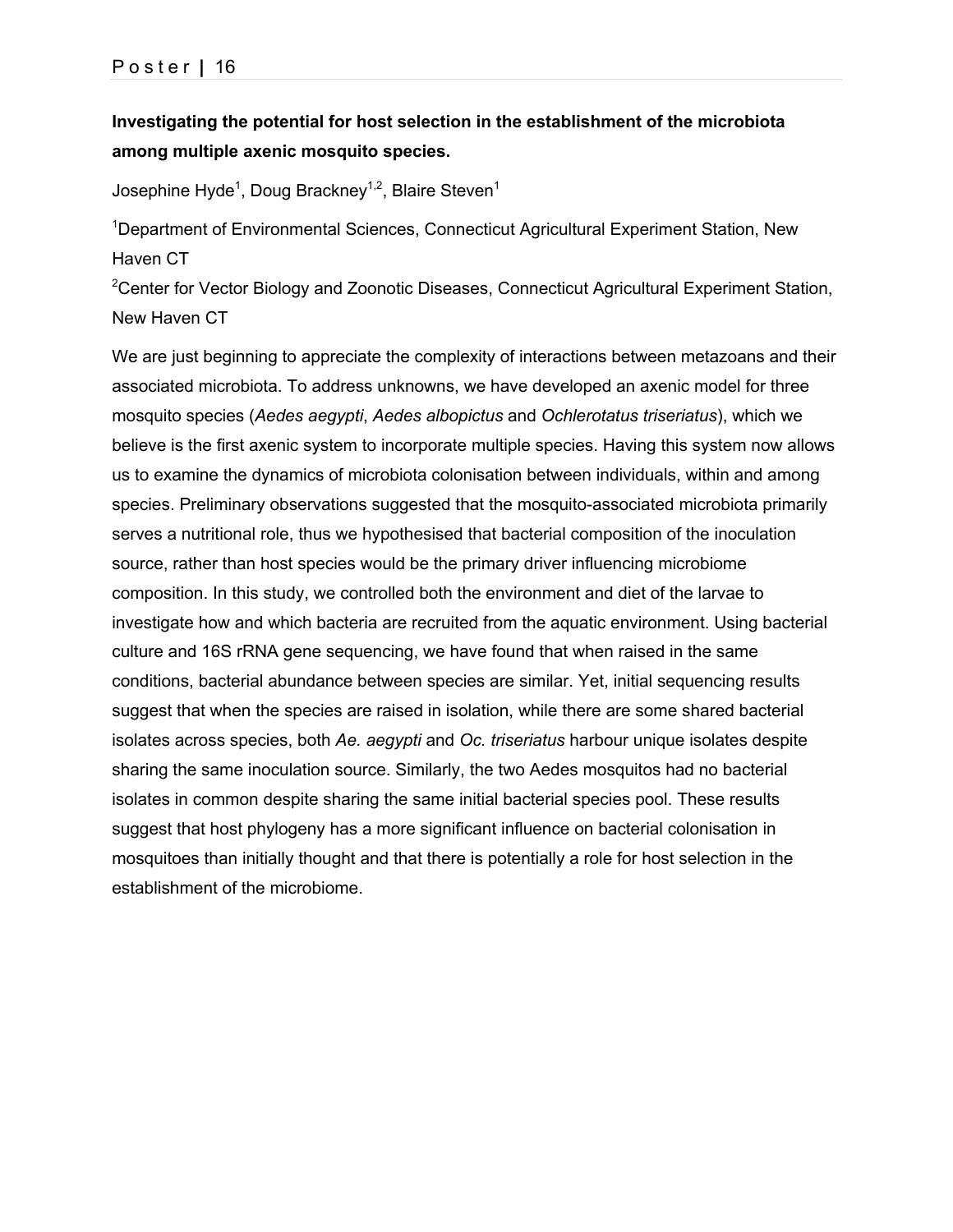### **Sulforaphane as an Adjunctive Epigenetic Therapy for Gonorrhea and Chlamydia**

Rok Tkavc<sup>1,2</sup>, Michelle Pilligua-Lucas<sup>1,2</sup>, Veronica A. Stewart<sup>1,2</sup>, Tanner Marceaux<sup>1,2,3</sup>, and Ann E. Jerse $<sup>1</sup>$ </sup>

<sup>1</sup>Department of Microbiology and Immunology, F. Edward Hébert School of Medicine, Uniformed Services University of the Health Sciences, Bethesda, MD

 $2$ The Henry M. Jackson Foundation for the Advancement of Military Medicine, Bethesda, MD <sup>3</sup>McNeese State University, Lake Charles, LA

Gonococcal and chlamydial infections are the two most frequently reported infections to the CDC. They are caused by the Gram-negative bacterium *Neisseria gonorrhoeae* (Ng) and the obligate intracellular bacterium *Chlamydia trachomatis* (Ct). In the absence of effective vaccines, controlling the spread of these STIs is primarily limited to safe-sex counseling and identification and treatment of infected individuals and their sexual partners. Treatment is constantly challenged by rapid evolution of antibiotic resistance in Ng, which has necessitated global surveillance programs and frequent changes in treatment guidelines. One approach for combating infections is to harness host innate defenses that can challenge pathogens. Recently, the use of histone deacetylase inhibitors (HDACi) as epigenetic modulators that affect the innate immune response has received attention as a potential anti-infection therapy. In this study, we used sulfuraphane (SFN), an isothiocyanate from cruciferous plants, as a model HDACi. We report that SFN reduces the adhesion/internalization of Ng and Ct by ME-180 human endocervical cells, and it induces secretion of factors that dramatically reduce the viability of Ng and Ct, in a dose- and time-dependent manner. Additionally, we identified some of these factors by RNAseq, and confirmed their expression changes by qPCR. Furthermore, we demonstrated that there is synergy between SFN and several anti-Ng antibiotics in vitro (ME-180) and in vivo (Ng murine infection model). Given these findings and the demonstrated safety of SFN in humans and laboratory animals, SFN is a promising candidate for adjunctive epigenetic therapy against these common sexually transmitted pathogens.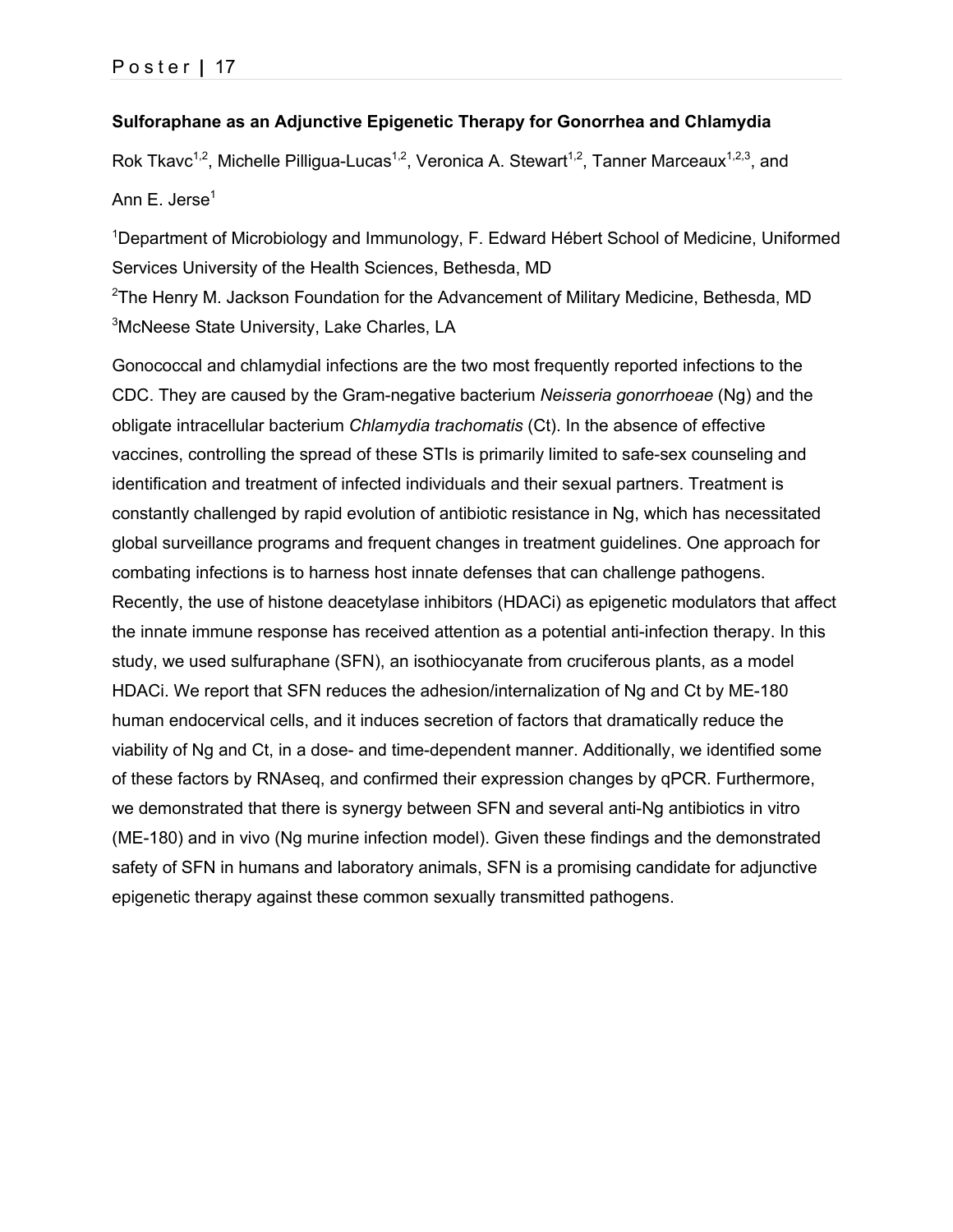# **Characterization of lysogenic bacteriophages in soybean nodulating bradyrhizobia genomes**

Prasanna Joglekar, Kona Haramoto, Tessa Jarvis, Vanessa Richards, Eric Wommack, Shawn Polson, Jeffry Fuhrmann

Delaware Biotechnology Institute, University of Delaware, Newark, De 19711

Bacteria are known to carry both functional and defunct viruses in their genomes. These prophages (integrated viruses) are known to impact the fitness of the bacteria, participate in horizontal gene transfer and affect bacterial abundance in a population. In the University of Delaware Bradyrhizobia culture collection (UDBCC) containing 354 soybean *Bradyrhizobium spp.*, bacteria that nodulate the roots of soybean and fix atmospheric nitrogen, about 69% produce phages spontaneous and on chemical induction. While much research is being done on prophages and its impact in different bacteria, almost no research is focused on the impact of these prophages on ecology and biology of bradyrhizobia. To answer this question, first, all accessions of UDBCC were classified according to phenotypic, genotypic and phage production data. Later, multiple approaches were used to characterize the prophages from four spontaneous phage producers including host genome sequencing, phage fraction sequencing (mapping to host genome to identify prophage regions), and transmission electron microscopy for morphological assessment. Three sequenced bacterial genomes (USDA122, S10J and S06B) contained one prophage region and USDA 76 contained two prophages. Two of the identified prophages had synteny similar to a Gene Transfer Agent (GTA) observed in other alphaproteobacteria indicating the involvement of these phages in horizontal gene transfer. Initial qPCR experiments showed phage capsid gene expression in planta. Further experiments are being planned to study in planta prophage gene expression in these bacteria and involvement in horizontal gene transfer both of which may impact symbiotic efficiency and consequently, the billion-dollar soybean industry.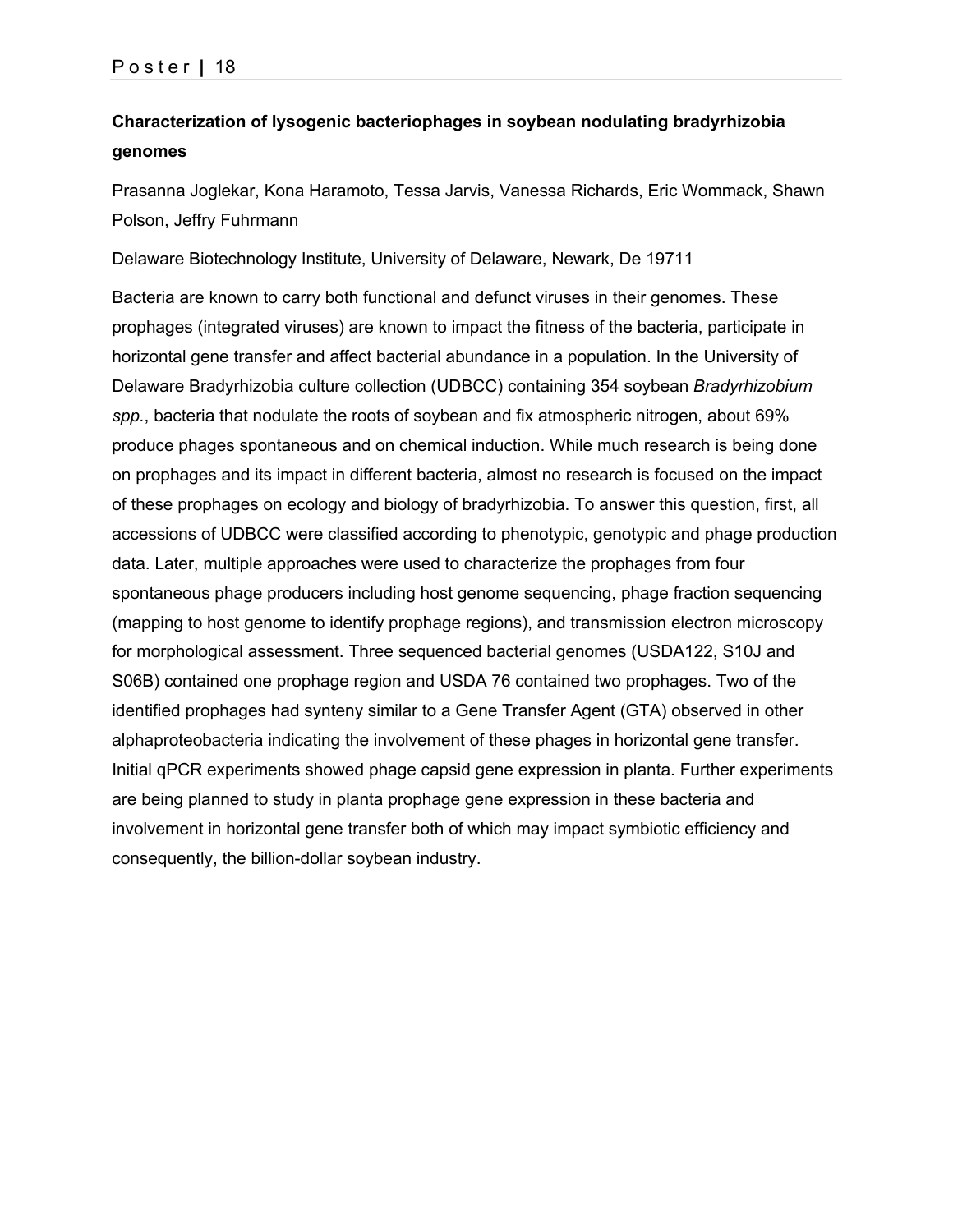# **Assessing the Impacts of Oil and Gas Wastewater Dumping in the Permian Basin on Soil Microbial Communities**

Mitra Kashani<sup>1,5</sup>, Mark A. Engle<sup>2</sup>, Douglas B. Kent<sup>3</sup>, Terry Gregston<sup>4</sup>, Isabelle M. Cozzarelli<sup>1</sup>, William H. Orem<sup>1</sup>, Adam Mumford<sup>1</sup>, Denise M. Akob<sup>1</sup>

<sup>1</sup>U.S. Geological Survey, Reston, VA

 $^{2}$ University of Texas at El Paso, El Paso, TX

<sup>3</sup>U.S. Geological Survey, Menlo Park, CA

4 Bureau of Land Management, Carlsbad, NM

5 George Mason University, Fairfax, VA

In southeastern New Mexico, the Bureau of Land Management identified over 39 illegal oil and gas (OG) wastewater dumps which started in November 2017 and released approximately 4,000 barrels of OG drilling and production wastewaters onto desert soils. Despite reports of livestock and wildlife kills from exposure to spilled OG wastewater, little is known about the environmental health impacts and risks of such spills on arid lands. We are evaluating these impacts by analyzing the responses of soil microbial communities to changes in soil geochemistry due inputs of OG wastewater. Approximately 4 months after the dump sites were initially identified and mapped, soils from a total of 7 dump sites were sampled at the surface level, as well as cores of variable depth. The geochemistry of soils across all dump zones differed compared to areas outside of the dump zones, reflecting the composition of local OG wastewater (e.g., enriched in Na and Cl). Using Illumina 16S rRNA gene sequencing and downstream bioinformatics analyses, microbial communities were characterized in spill and control soils. To date, multivariate analyses show that microbial communities in dump zones had lower diversity and shifts in composition compared to control sites. Significant shifts in microbial taxa in spill-impacted soils were also observed, including an increase in halophilic taxa. Further work will assess potential microbial community functions, e.g., hydrocarbon degradation, affected by OG wastewater inputs. This study will help elucidate the role of microorganisms as natural markers for and their potential to naturally attenuate OG wastewater spills.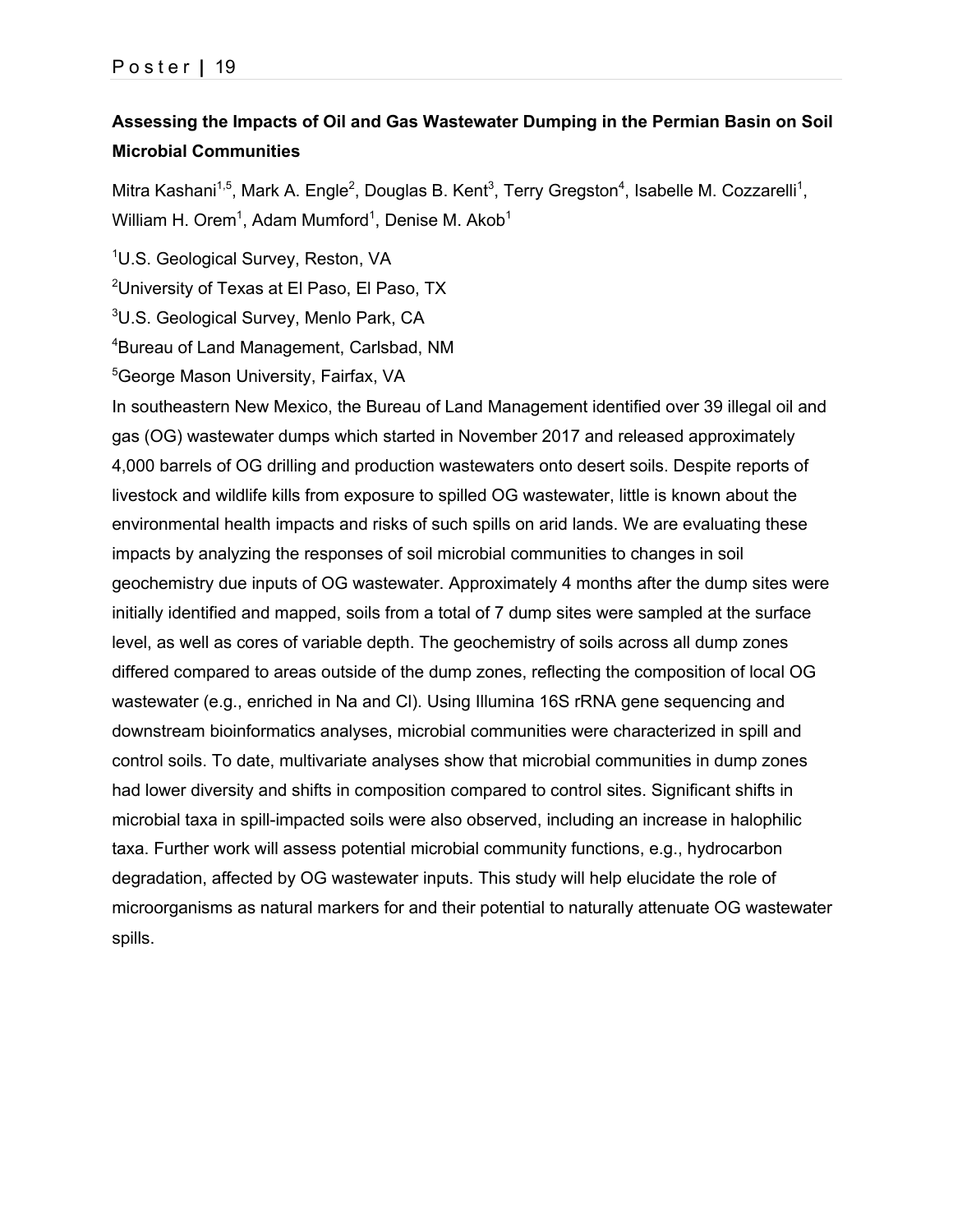### **Characterizing the Zoo-Managed Elephant Gut Microbiome**

Mia Keady<sup>1</sup>, Natalia Prado<sup>2</sup>, Janine Brown<sup>2</sup>, Haw Chuan Lim<sup>1</sup>, Carly Muletz Wolz<sup>3</sup>

<sup>1</sup>School of Systems Biology, George Mason University, Fairfax, VA

<sup>2</sup>Center for Species Survival, Smithsonian Conservation Biology Institute, Front Royal, VA <sup>3</sup>Center for Conservation Genetics, Smithsonian Conservation Biology Institute, Washington, D.C.

Zoo managed African elephants (*Loxodonta africana)* and Asian elephants (*Elephas maximus)*  suffer from low reproductive rates, obesity, and gastrointestinal (GI) issues. Ovarian acyclicity, or the lack of a regular reproductive cycle, afflicts nearly half of the captive female African elephants and a quarter of female Asian elephants. Acyclicity has been monitored in zoo elephants, but is not well understood. My research aims to examine the relationship between the elephant gut microbiome and health issues in captivity including acyclicity, obesity, and GI issues. The gut microbiome has been tied to numerous health conditions such as obesity and GI issues, and gut microbes have been found to regulate and respond to host hormones in model species. To assess the elephant gut microbiome, I leveraged fecal samples and health records from a large Elephant Welfare Project conducted across North American zoos in 2012. Fecal samples from 69 African and 48 Asian elephants across fifty zoos were characterized using Illumina sequencing of the 16S rRNA bacterial gene. My results indicate the gut microbiome differs between African and Asian elephants and is influenced by zoo institution. The gut microbiome does not appear to have a relationship with reproductive cycling status, obesity, or the frequency of GI issues in captive elephants. Studying the gut microbiome of captive elephants builds our knowledge of how bacterial communities vary between species, how the environment influence the gut microbiome, furthers our understanding of disease etiology, and has the potential to influence captive management to improve elephant welfare.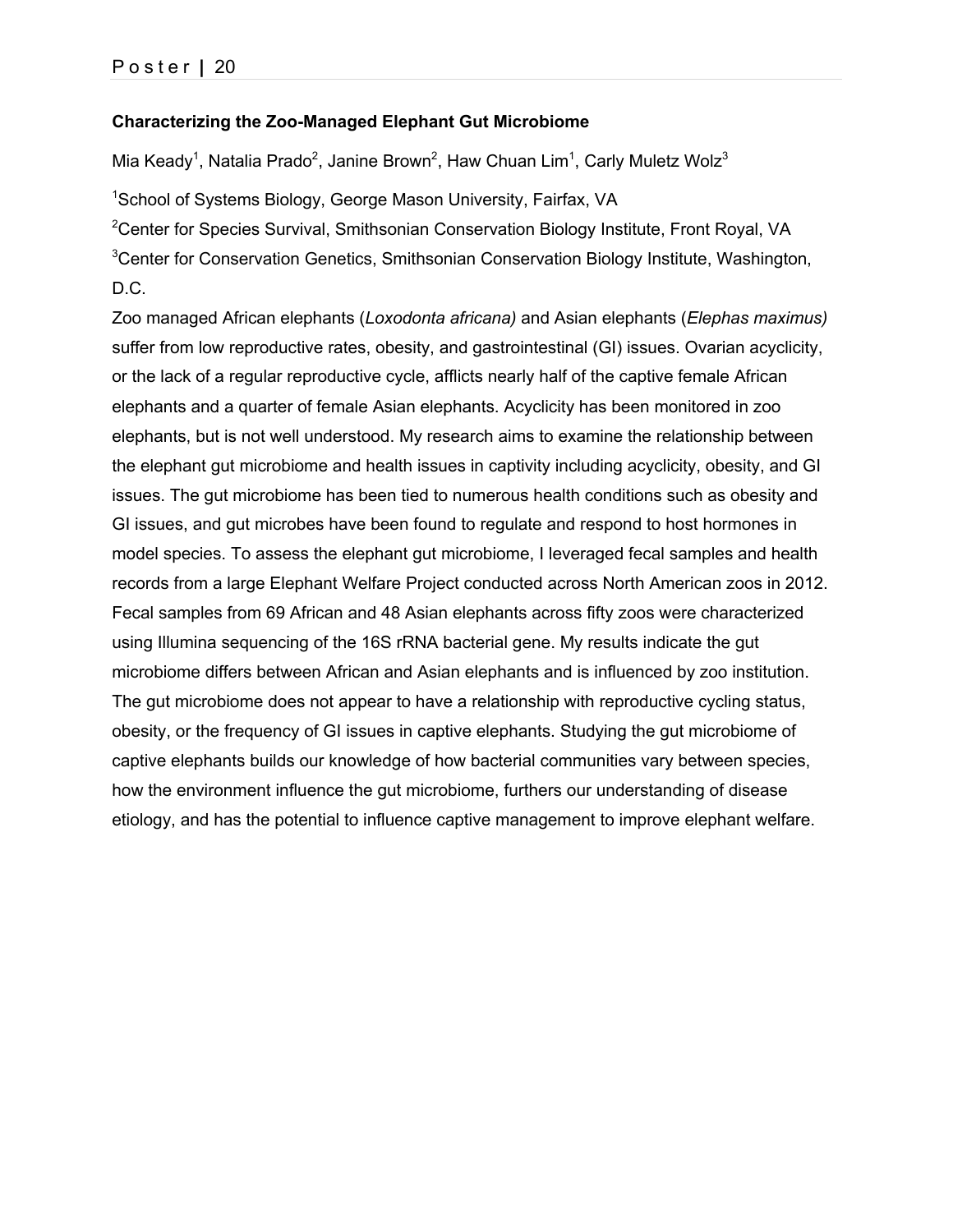### **"Microbi-omics" of the NIST Dish to Measure a Model Sourdough Community**

Heidi Leonard\*, Stephanie Servetas\*, Paulina Piotrowski\*, Katrice Lippa, Scott A. Jackson National Institute of Standards and Technology, Gaithersburg, MD

The ecological forces that guide the assembly and stability of microbial communities remain unresolved. Thus, there is a need to integrate multi-omic techniques in microbiology or "microbiomics" to better quantify natural microbial communities and predict the fate of engineered ones. The focus of this project is to provide a new measurement platform that will improve the field's ability to characterize complex microbial systems. Current techniques are also largely qualitative and are hampered by a lack of reproducibility. We have transformed the classic petri dish into in-house fabricated microwell arrays (NIST-dish) to serve as arrayed microscopic petri dishes. The NIST-dish was utilized to study a model sourdough community consisting of two bacteria and two yeast species. High throughput, automated imaging, in addition to mass spectrometry based metabolomic measurements, and genomic sequencing were utilized to characterize community interactions. The integration of the NIST dish and the accompanying "microbi-omics" is a revolutionary advancement to the quantitative measurement of microorganisms and has the potential to advance multiple industries including food, medicine, and biotech, in which reproducibly engineered microbial communities are crucial.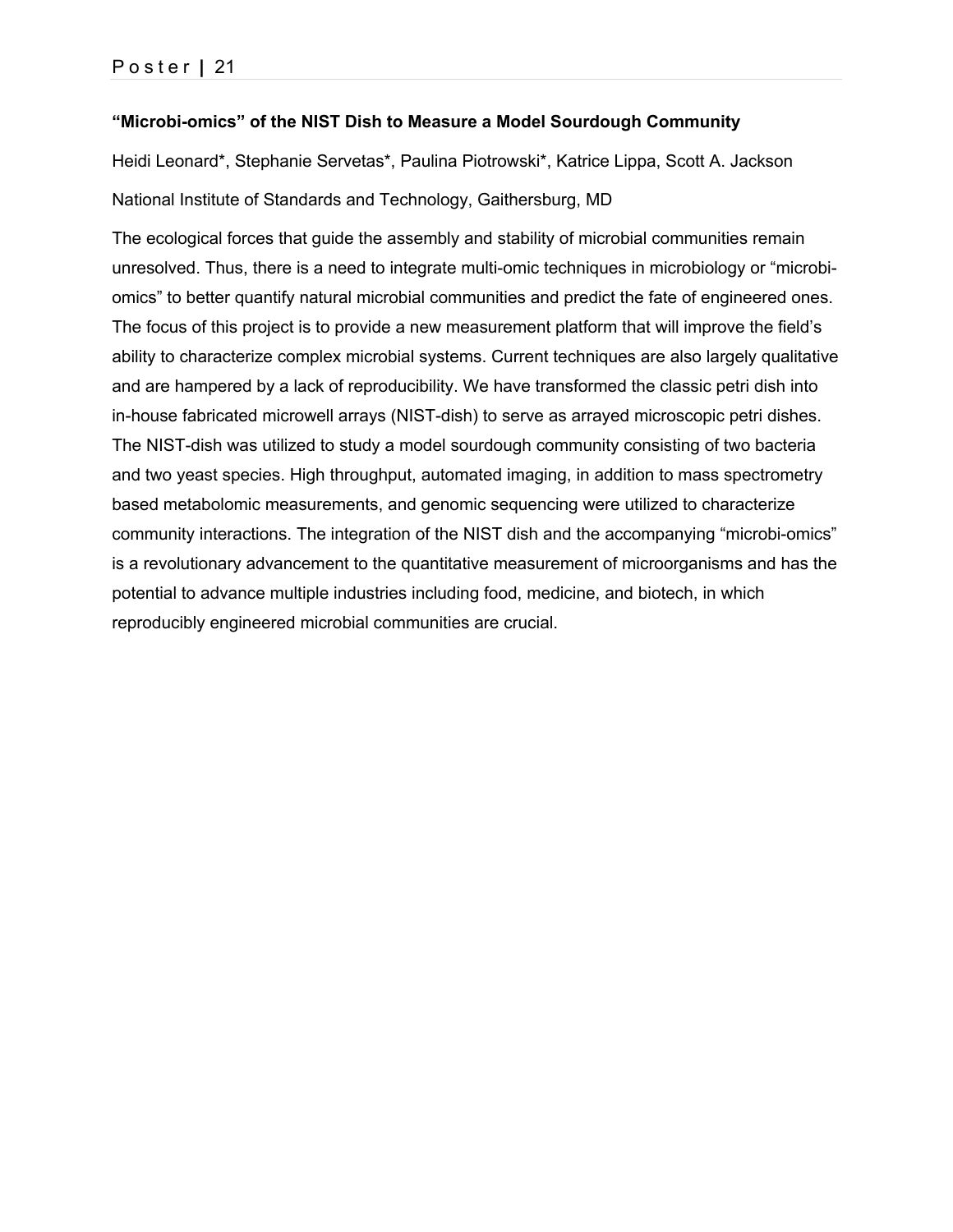# **Exploring metagenomic assembly graphs to identify novel microbial variants contributing to human and environmental health**

Jacquelyn S Meisel, Jay Ghurye, Harihara Subrahmaniam Muralidharan, Todd Treangen, Sergey Koren, Marcus Fedarko, and Mihai Pop

University of Maryland, College Park

Sequence variation within metagenomes imparts important information about microbial changes in human and ecological health. However, many existing methods for variant detection are reference-dependent and limited to single nucleotide polymorphisms, missing more complex functional and structural changes. Our lab developed MetaCarvel, a novel scaffolding and assembly graph-based variant detection tool that identifies insertion/deletion events, simple and complex strain-level differences, plasmids, and inter- and intra- genomic repeats within complex microbial communities. We have applied MetaCarvel to almost 1,000 metagenomes from the Human Microbiome Project, identifying over nine million variants that were involved in bacterial proliferation and defense mechanisms, including bacteriocin biosynthesis and antibiotic resistance genes. Within indels and interspersed repeats, MetaCarvel identified known and potentially novel phage that had integrated into a host bacterial genome. Our work highlights the utility of using graph-based variant detection to capture biologically significant signals in microbial populations.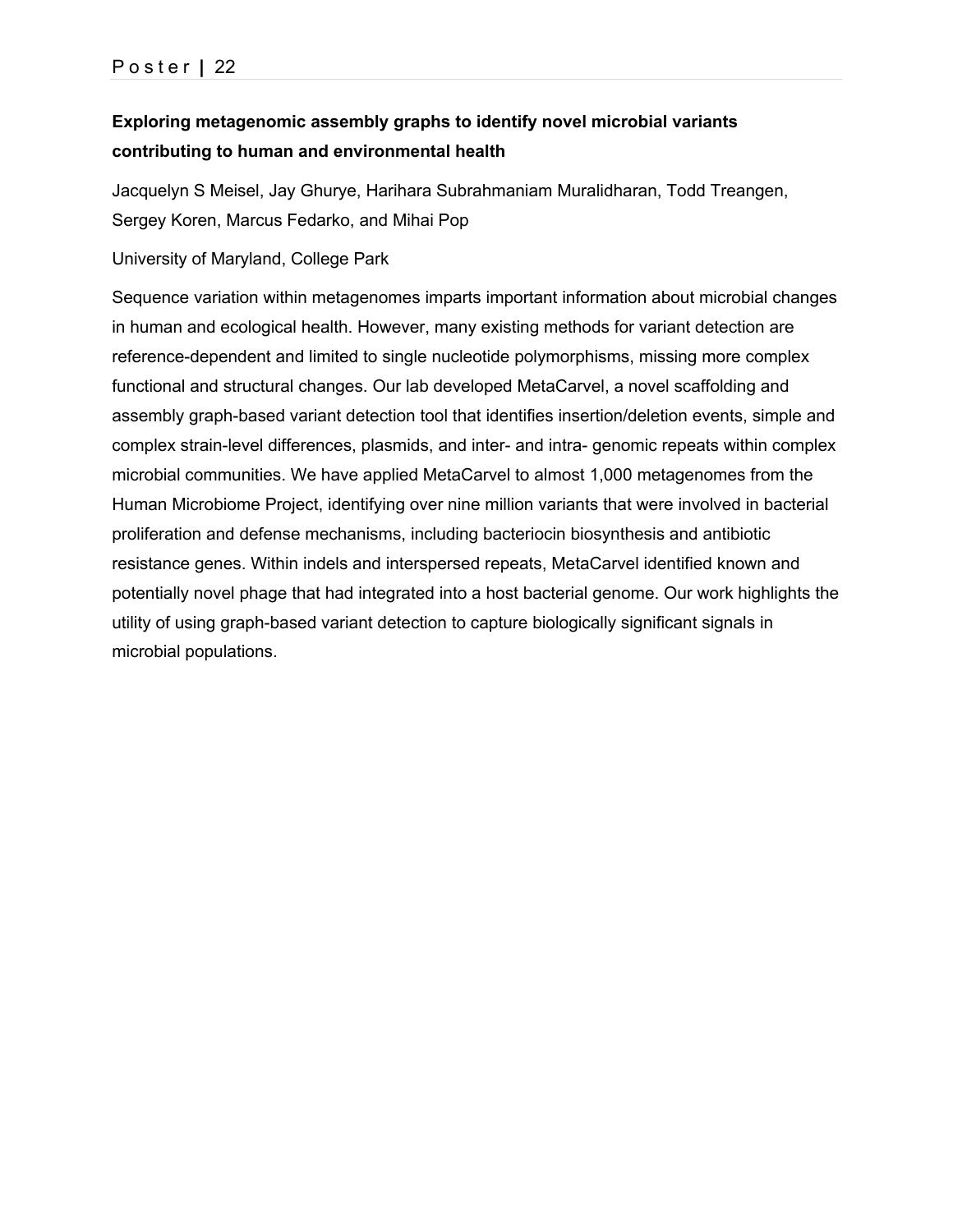### **Novel insights for biosurveillance of bat-borne viruses**

Adrian C. Paskey, Justin H. J. Ng, Gregory K. Rice, Wan Ni Chia, Casandra W. Philipson, Randy J.H. Foo, Regina Z. Cer, Kyle A. Long, Matthew R. Lueder, Kenneth G. Frey, Theron Hamilton, Ian H. Mendenhall, Gavin J. Smith, Lin-Fa Wang, Kimberly A. Bishop-Lilly

Uniformed Services University, Bethesda, MD; Leidos, MD

Bats are rich reservoirs of viruses, including several high-consequence zoonoses. In this study, high throughput sequencing is used to characterize the virome through a longitudinal study of a captive colony of fruit nectar bats in Singapore. This study utilized viral RNA extracted from swabs of four body sites per bat per timepoint. Swabs of the exterior of the bat (head and body) were used to evaluate virus populations and demonstrate utility as a sample site for future surveillance to extrapolate population-level infection. Through unbiased shotgun and targetenrichment sequencing, we identify both known and previously unknown viruses of zoonotic relevance and define the population persistence and temporal patterns of viruses from families that have the capacity to jump the species barrier. We observed population persistence of zoonotic-related viral families that are known to be associated with spillover from bats to humans. Noninvasive surveillance methods that target the body of bats not only detect viruses shed within the colony but can also represent viral populations dispersed throughout the entire colony. New knowledge of persistent viral families should inform future directions for biosurveillance of viruses that have the potential to cross the species barrier from bats to humans or other amplifying hosts.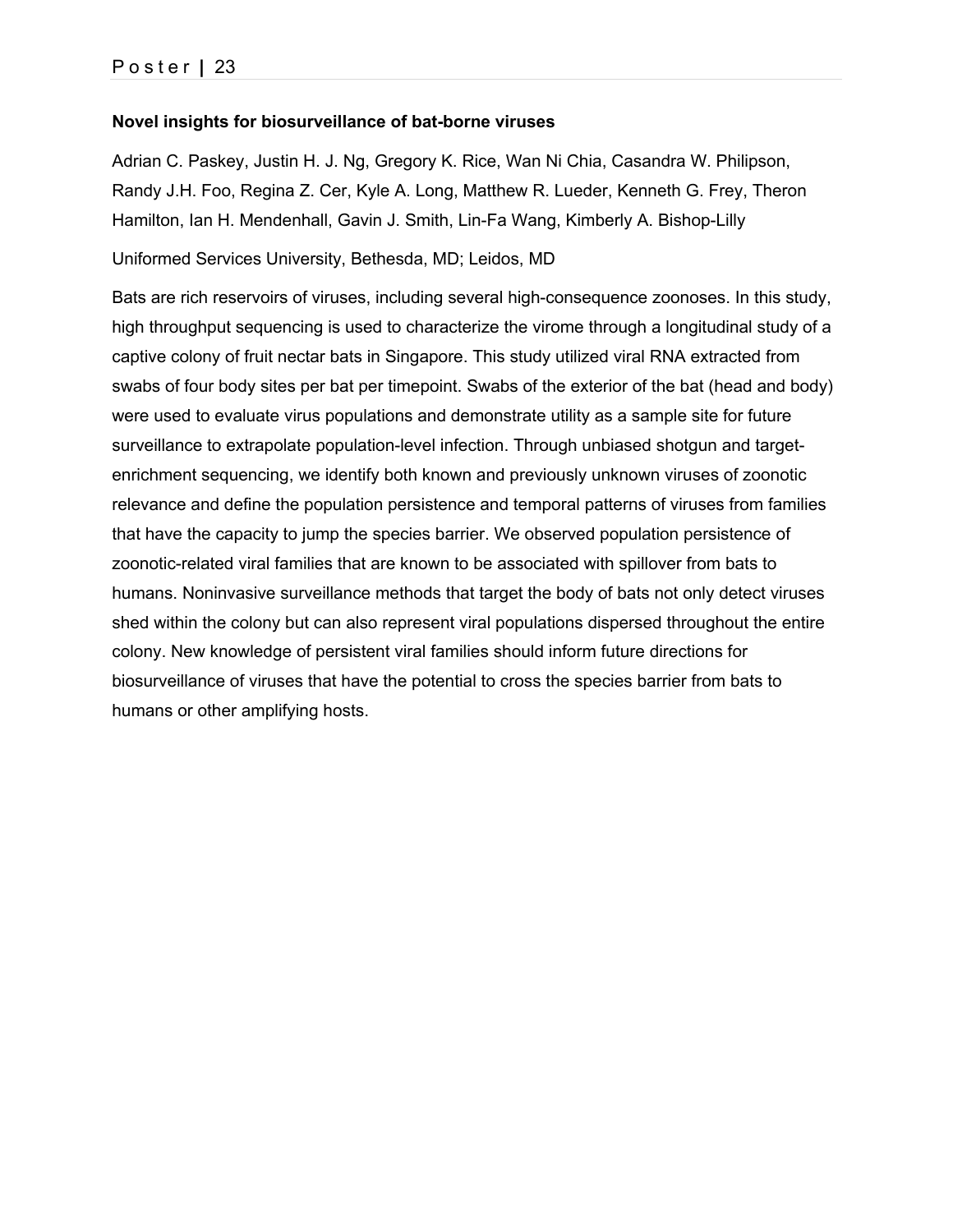### **Crosstalk between prokaryotic replication initiation and acidic phospholipids**

Patil Digvijay<sup>1</sup>, Saxena Rahul<sup>1</sup>, Crooke Elliott<sup>1,2</sup>

<sup>1</sup>Department of Biochemistry and Molecular & Cellular Biology, Georgetown University Medical Center, Washington DC

<sup>2</sup>Lombardi Comprehensive Cancer Center, Georgetown University Medical Center, Washington, D.C.

The role of cellular membranes in bacterial DNA replication has been speculated on for over five decades. In *Escherichia coli*, biochemical studies indicate that acidic phospholipids, specifically phosphotidylglycerol (PG) and cardiolipin (CL), stimulate the conversion of replicatively inactive ADP-DnaA to replicatively active ATP-DnaA, the initiator protein for chromosomal replication. In vivo studies also suggest a crosstalk between inner membrane acidic phospholipids and the machinery for initiating replication. However, the physiological mechanism by which acidic phospholipids regulate the DnaA-mediated process of initiation of replication is still unclear. Separately, acidic phospholipids are also involved in the maturation of the major outer membrane lipoprotein, Lpp. Studies have shown that depletion of acidic phospholipids adversely affect the maturation of lipoprotein, which leads to accumulation of immature intermediates at the inner membrane, causing growth-arrest. In this study we investigate whether there is a link between the state of *E. coli* membranes and DnaA-mediated chromosomal origin (oriC)-dependent initiation of DNA replication. We assessed the growth restoration capacity of: 1) ectopic expression of the DnaA(L366K), a point mutation in the membrane binding amphipathic helix of DnaA, and 2) genome modification of the bacterial orisome in cells with immature Lpp intermediates accumulated at bacterial inner membranes, but with the physiological levels of acidic phospholipids. Our results confirm that: 1) the ectopic expression of DnaA(L366K), and 2) deletion of the gene encoding for Fis (Factor of Inversion Stimulation), which inhibits untimely initiation of the chromosomal replication at the oriC, rescue growth in cells with altered bacterial inner membranes that have accumulated immature Lpp. We propose a dynamic interplay between DnaA, Fis and acidic phospholipids in regulating initiation of the chromosomal replication.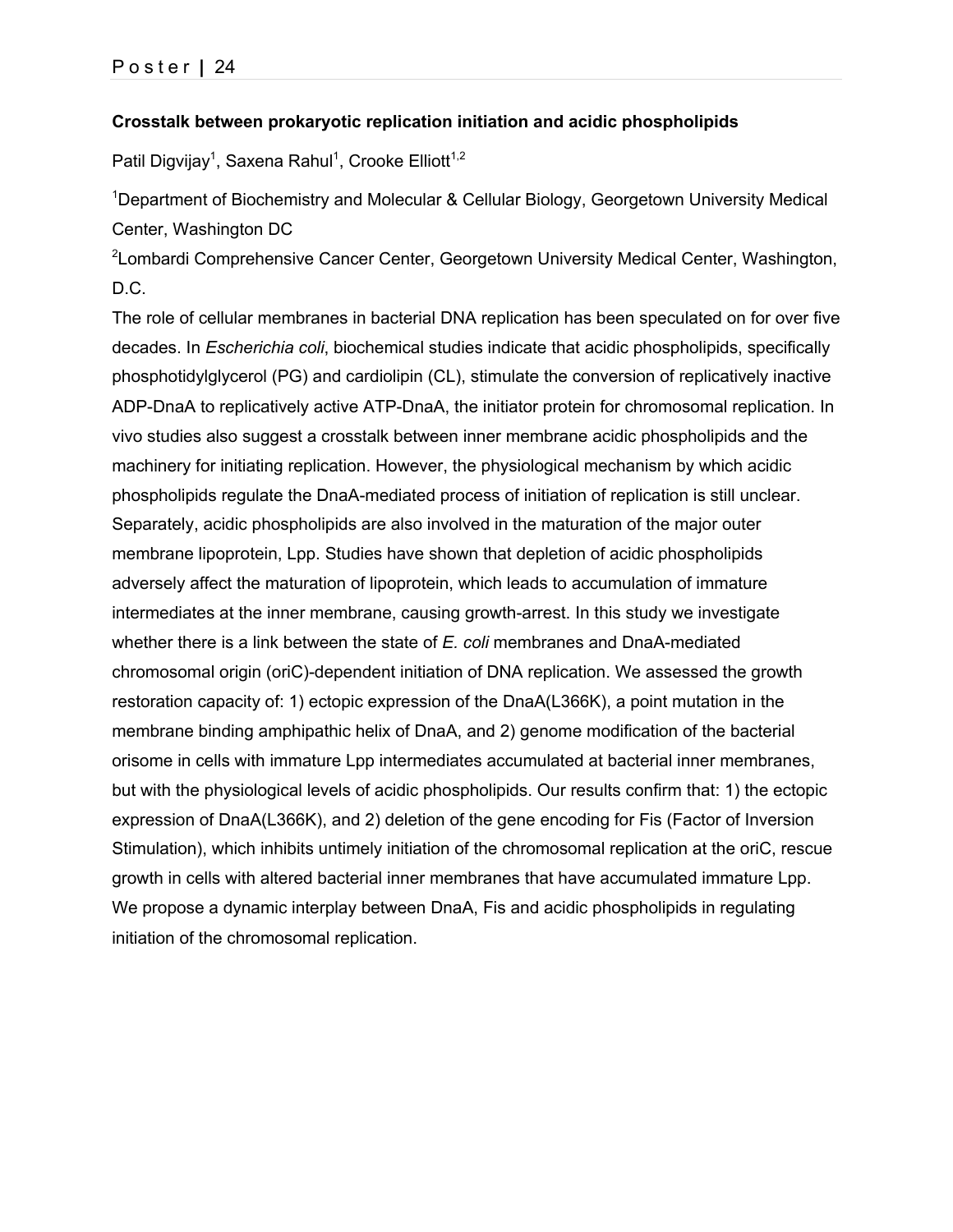### **Cool Science Sans Lab Coat (Suit Coat Likely Necessary)**

#### Michael Patterson

Quantitative Scientific Solutions LLC, www.QS-2.com

For scientists who are driven by curiosity and the need to make a difference away from bench research, there are many career options available; however, identifying and thriving in these environments can be a challenge. I currently work as a technical Science Engineering and Technical Assistance (SETA) contractor to the Intelligence Community and have also served as an advisory and assistance (A&AS) support for the DoD. This variety of roles have offered extensive exposure to multiple government and commercial cultures, systems, and missions. These positions have many titles, all with similar responsibilities across government, commercial, and industrial sectors including: program/project manager, science officer, A&AS contractor, and SETA contractor. Although cultures may vary across the USG, the role and expectations are similar: technical expertise, commitment to mission success, and the ability to bring a technical insight to a high-level program impact (i.e. seeing the forest instead of the trees). These roles initially require a clear technical background but also allow, and often expect, individuals to expand to other scientific fields. Scientific knowledge and curiosity are critical for success but communication (written and oral), organizational skills, and leadership traits are similarly important and necessitate constant practice and cultivation. There are incredible benefits and challenges in this field, both personal and organizational, for which early forethought and preparation is beneficial. The goal of this poster is to highlight several career paths in hopes of encouraging and helping more scientists to pursue this fulfilling role.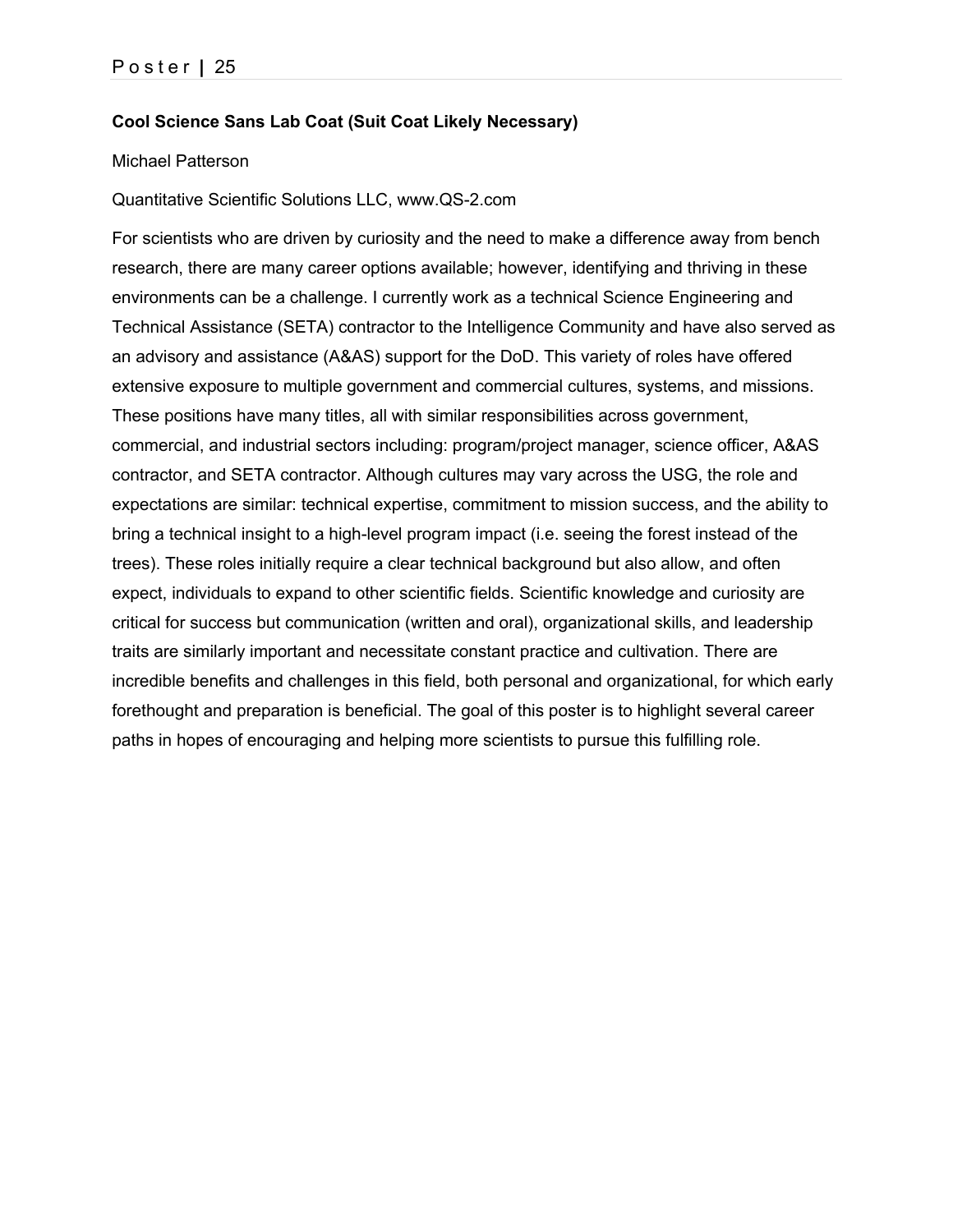# **A Suppressor Mutation of Eep-Mediated Lysozyme Resistance Leads to Permanent Alterations of the** *Enterococcus faecalis* **Cell Surface**

Candace N. Rouchon, Arielle Weinstein, Nontokozo Mdluli and Kristi L. Frank

Department of Microbiology and Immunology, Uniformed Services University of the Health Sciences, Bethesda, MD

*Enterococcus faecalis* is an opportunistic pathogen that is resistant to lysozyme, an important antimicrobial of the host innate immune system. Lysozyme resistance is stimulated through a signal transduction cascade that involves activation of the alternative sigma factor SigV via cleavage of the anti-sigma factor RsiV by transmembrane metalloprotease Eep. Our lab has isolated suppressor mutants of Δeep (Δeep lysR) that regain the ability to thrive in the presence of lysozyme. The goal of this study is to elucidate the molecular mechanisms that confer the Δeep lysR phenotype. Using confocal microscopy, we observed that the cell envelope of Δeep lysR biofilms stained with an Alexa Fluor 594-wheat germ agglutinin conjugate fluoresced more intensely than that of similarly-labeled WT and Δeep cells. Further examination of Δeep lysR cells by transmission electron microscopy demonstrated that the cell surface of these isolates lacked the electron dense structures observed on the surface of WT and Δeep cells, suggesting changes in the bacterial cell envelope. Whole genome sequencing analysis of Δeep lysR cells revealed that a teichoic acid biosynthesis gene, OG1RF\_11713, was mutated in these strains. Deletion of OG1RF 11713 in the ∆eep background restored the lysozyme-sensitive phenotype to that of the parent ∆eep strain. Interestingly, strains lacking OG1RF\_11713 were more susceptible to detergents and polymyxin B, and exhibited a net increase in cell surface charge. In conclusion, in the absence of functional Eep protein, Δeep lysR suppressor mutants utilize an alternate mechanism of lysozyme resistance that is associated with stable alterations to the cell surface.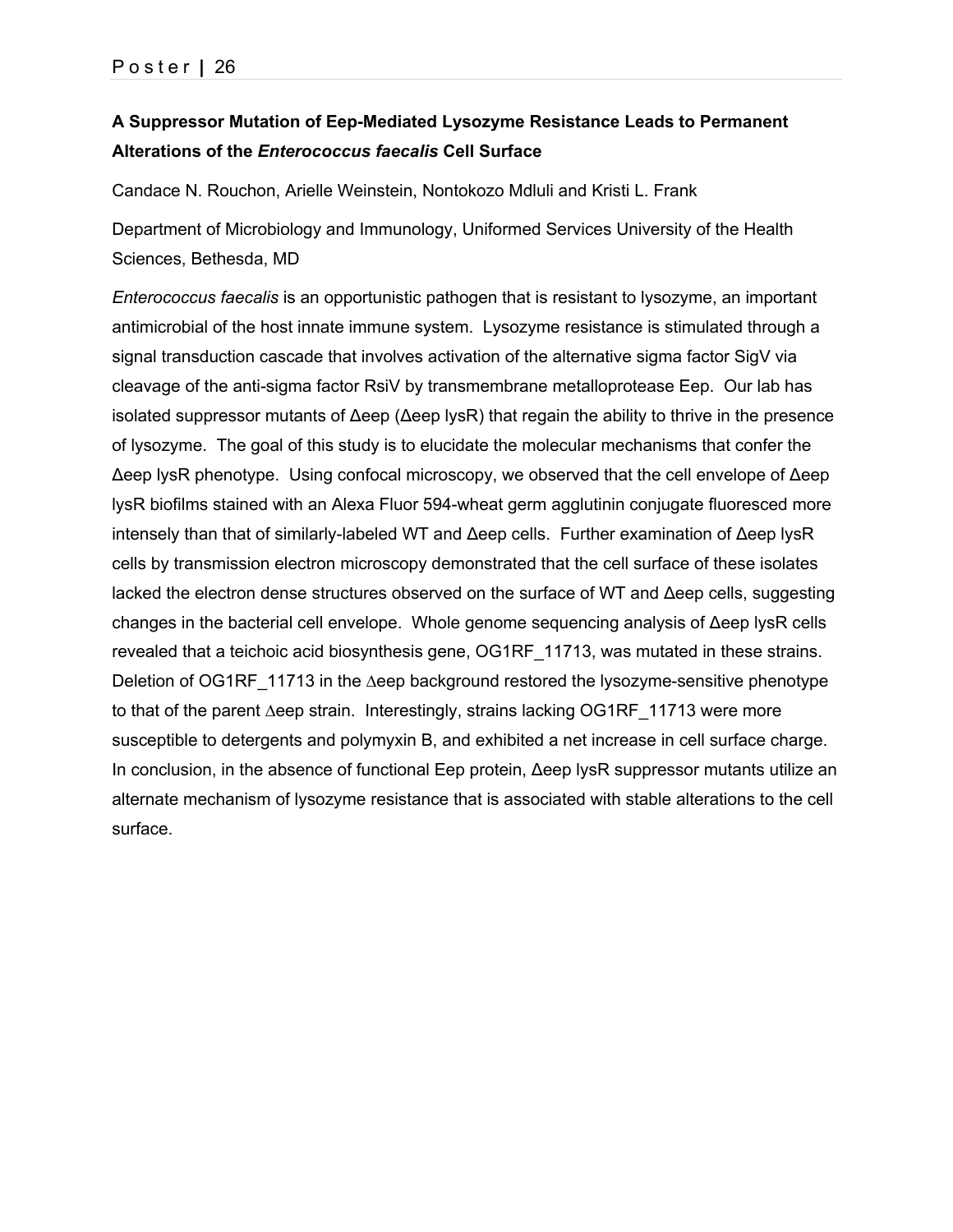### **Making sense of unclassified viral proteins through ORF network analysis**

Zachary D. Schreiber, Daniel J. Nasko, Barbra D. Ferrell, Amelia O. Harrison, Jacob T. Dums, Eric K. Wommack, Shawn W. Polson

#### University of Delaware

Microbes play an important role across all ecosystems and viruses influence these communities by acting as ecological drivers while also providing a large source of genetic diversity. Deep sequencing across whole microbial communities has yielded a reservoir of information; however, results often show a lack of homology among environmentally sampled sequences when compared to known databases. This lack of annotated viral genes has been classified as viral dark matter and can occur in more than half of the surveyed sequences. Here, we aim to shed light on unclassified metagenomic viral proteins' functions by assuming gene neighbors often share complementary function. The overall concept is driven by a network-based analysis on predicted peptide open reading-frames or (ORFs) that are positioned along assembled contiguous reads (contigs). By clustering all ORFs at a 40% sequence identity, analysis can then be made on the interactions between these ORFs and neighboring clusters that fall within a specified proximal range. Each cluster and interacting neighbor is mapped onto a network and various statistical methods are used to associate unassigned proteins to known neighbors therefore, implicating possible functional attributes. The ribonucleotide reductase class 1 alpha and beta subunits were used as a foundation to explore previously overlooked unknown ORFs within metagenomic data sets. This approach has identified a number of unclassified ORFs through multiple layers of validation and illustrate viral dark matter as more than just random noise.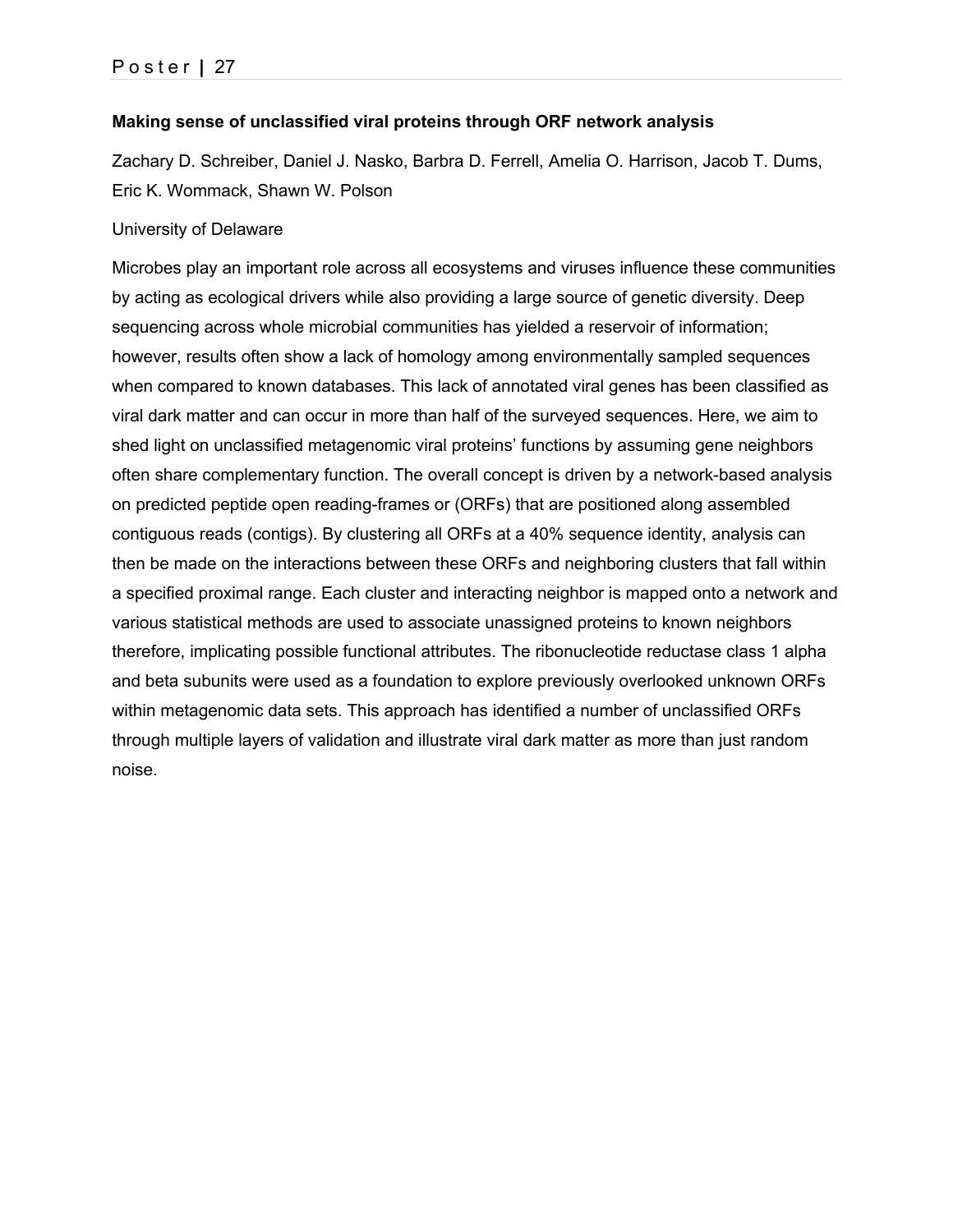#### **Novel field-based interactions between soybean and symbiotic root nodule bacteria**

Hazem Sharaf<sup>1,2</sup>, Richard Rodrigues<sup>2,3</sup>, Jude Moon<sup>1</sup>, Bo Zhang<sup>1</sup>, and Mark Williams<sup>1,2</sup>

<sup>1</sup>School of Plant and Environmental Sciences, Virginia Polytechnic Institute and State University, Blacksburg, VA

<sup>2</sup>Genetics, Bioinformatics and Computational Biology, Virginia Polytechnic Institute and State University, Blacksburg, VA

<sup>3</sup>Department of Pharmaceutical Sciences, Oregon State University, Corvallis, OR

Symbiotic nitrogen-fixing bacteria associated with legumes can provide soybean with up to 95% of its nitrogen demands. Some studies have reported presence of non-nitrogen fixing bacteria inside nodules of legumes, including soybeans. While specificity of soybean-diazotroph interactions has long been established, little is known about the impact of presence nondiazotrophs on soybean traits. Additionally, nitrogen-fixation is sensitive to environmental perturbations such as soil water-status. A knowledge gap exists regarding environmental interactions of the soybean root-nodule microbiome. To address this deficit, we planted nine diverse cultivars of soybean at Virginia Tech's Kentland Farm in 2014. We subjected them to natural rainfall and irrigation treatments. Then, we harvested the root nodules, extracted DNA, amplified the 16S rDNA gene as a marker of the overall bacterial community, and iron nitrogenase nifH gene as a marker of diazotrophs. We also profiled the amino-acid composition of the nodules. Results revealed a surprising nodule microbiome bacterial diversity that was cultivar specific. Families such as *Pseudomonadaceae* and *Enterobacteriaceae* contributed up to 45% of the nodule microbiome. Unsurprisingly, the diazotroph population were exclusively composed of *Bradyrhizobium* sp*.* However, they were more sensitive to the variation of water status than the other bacteria, as expected. Functional changes in the nodules were attributed to both the cultivar and water-status. While the role of these bacteria is still unknown, these results can be exploited towards sustainable agriculture, and have the potential to change soybean breeding, and crop management practices. Future directions will involve associating microbiome changes with the plant genome traits.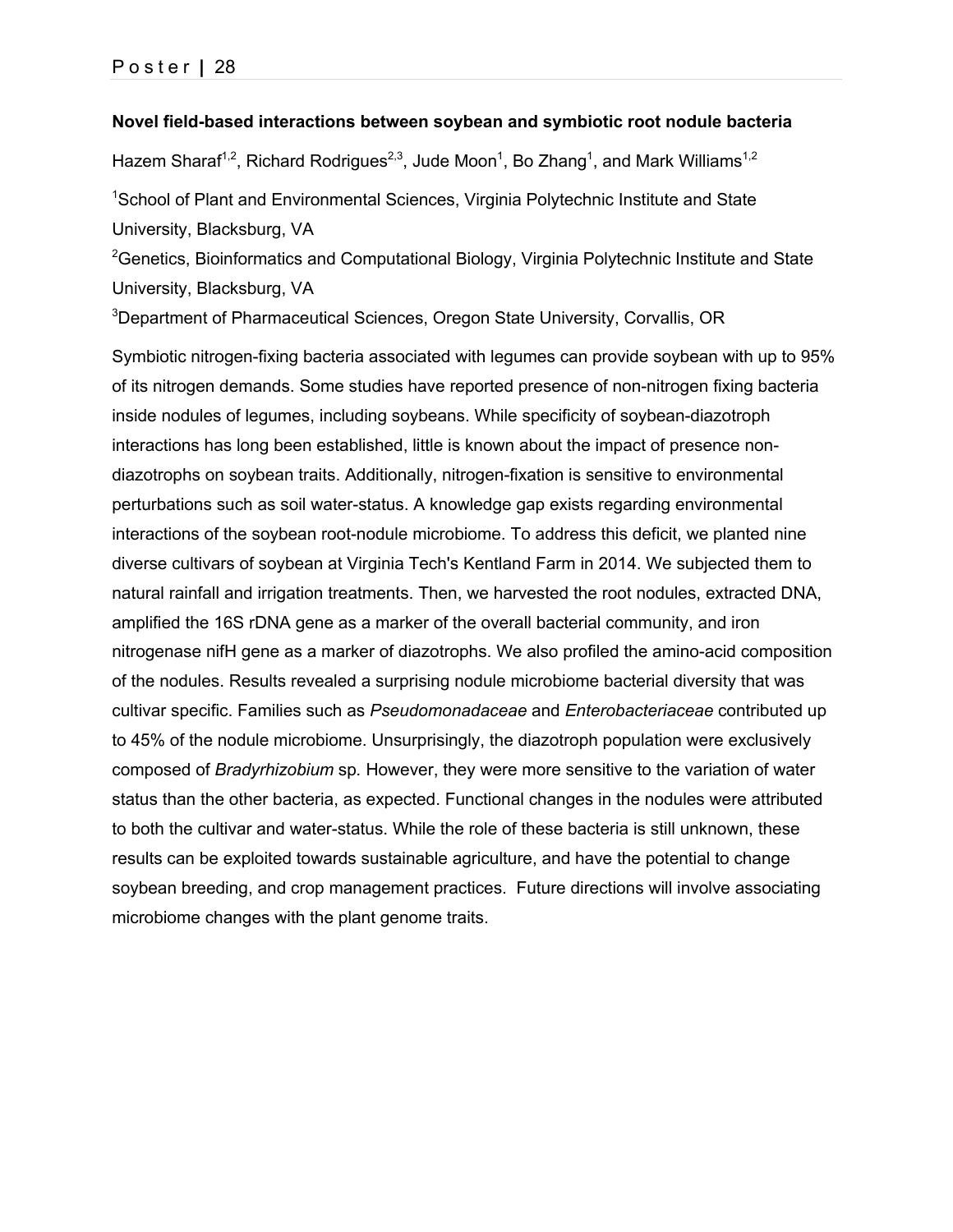#### **Infection-elicited microbiota enhances colonization resistance**

#### Apollo Stacy

Metaorganism Immunity Section, Laboratory of Immune System Biology, National Institute of Allergy and Infectious Diseases, Bethesda, MD 20892, USA

A crucial function of the microbiota is to shield the host against infections, a process termed colonization resistance. Previously, we showed that even a brief pathogen exposure can "scar" the microbiota, but how infection-elicited microbiota affects colonization resistance remains unexplored. To address this question, we developed a gut infection model where mice are transiently infected first with the food-borne pathogen *Yersinia pseudotuberculosis* (Yptb) then with the hospital-acquired pathogen *Klebsiella pneumoniae* (Kp). Using this model, we found that mice previously infected with Yptb are more resistant to Kp. Using metagenomics, we identified the species most negatively correlated with Kp to be *Bilophila wadsworthia* (Bw). Bw preferentially consumes the sulfur-containing amino acid taurine. In the gut, taurine is supplied through bile acids, and indeed, we measured higher gut levels of taurine and bile acids in previously Yptb-infected mice. From taurine, Bw generates sulfide, an inhibitor of respiration that may thereby protect against Kp. Supporting this, transposon mutant fitness profiling revealed that the ability of Kp to respire with 1,2-propanediol is blocked in previously Yptbinfected mice. Remarkably, supplementing mice with taurine alone could also promote resistance against Kp. As many pathogens depend on respiration to colonize the gut, taurine may represent a natural microbiota-directed therapy. In our working model, 1) prior Yptb infection alters host bile metabolism, 2) elevated intestinal taurine drives an expansion of Bw, and 3) Bw-derived sulfide inhibits Kp. Together these findings suggest that "memory" of infections by the microbiota, analogous to the immune system, can bolster resistance against pathogens.